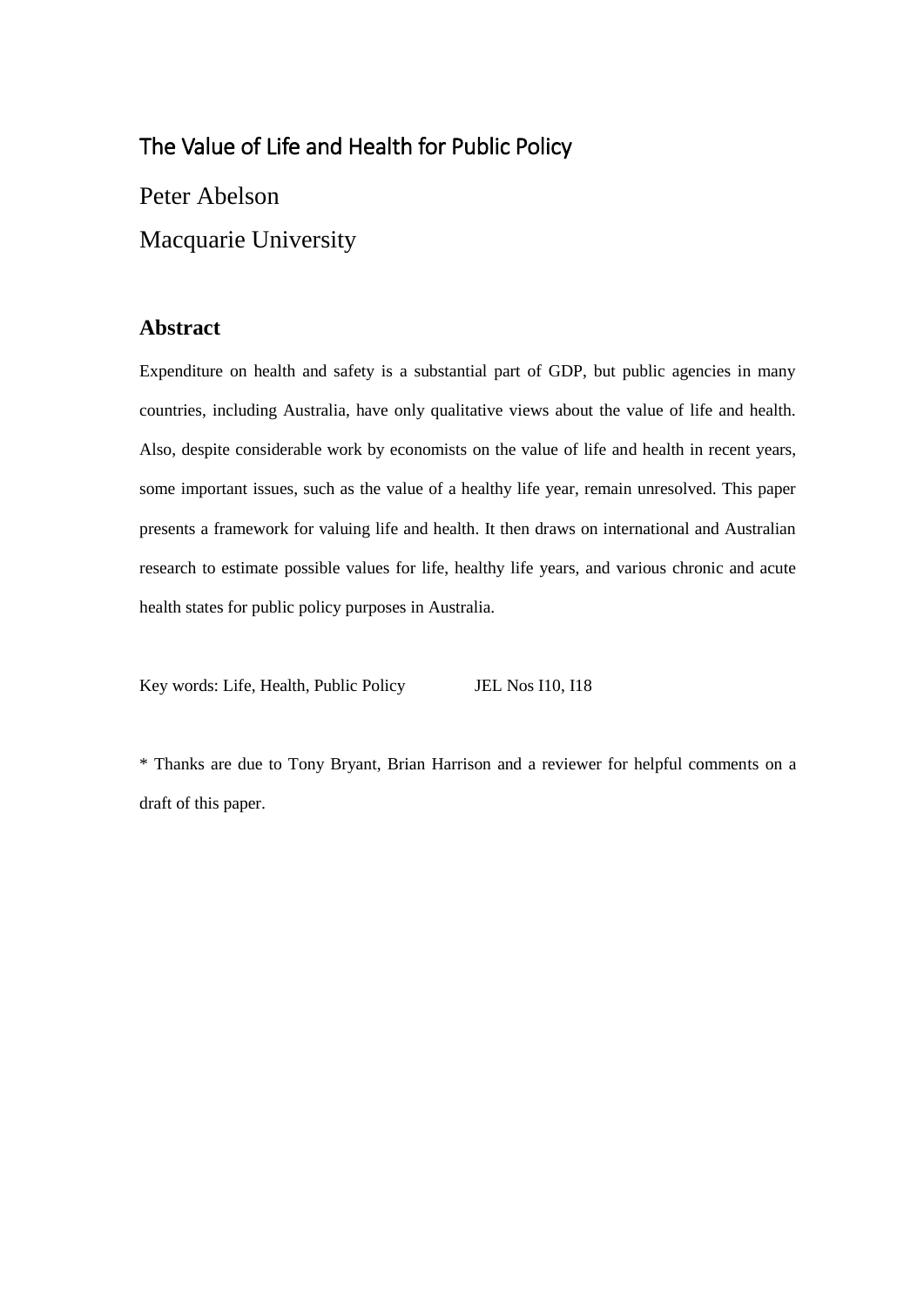## *I Introduction*

In developed countries, health care expenditure usually accounts for at least 8 per cent of GDP. Safety expenditures in the home and workplace, the transport sector, environmental protection and in provision of law and order account for several more percentage points of GDP. Are these expenditures on health and safety appropriate? To a large extent, the answer depends on the value we attach to health and safety compared with other goods.

Over the last two decades, economists in many countries have devoted considerable expertise to valuing life and health. However, important issues are unresolved, including how the value of life may vary with age and health status, and the relationship between the value of life and the value of a life year. Also the range of proposed values both for life and for health states is large. In Australia there have few attempts to estimate monetary values for life and health. Some transport agencies include estimated values of life in investment appraisals. However, there is no agreed value of life in public policy fora and no basis for consistent public policy towards safety. Courts award damages for loss of health, but there appears to be no basis other than precedent for the awards for pain and suffering.

This paper presents a framework for valuing life and health and estimates values for life and health for Australian public policy purposes. Section II presents the valuation framework. Section III discusses individual valuations of life and healthy life years and the implications for public policy purposes. Section IV discusses possible values for various acute and chronic health states. A short final section summarises the main findings.

## *II A Valuation Framework*

As Carter and Harris (1998) point out, economic evaluation in the health sector encompasses three main techniques—cost-benefit analysis (CBA), cost-effectiveness analysis (CEA) and cost-utility analysis (CUA). In CBA, the benefits as well as the costs of health policies are expressed in monetary units and therefore can be readily compared (providing that the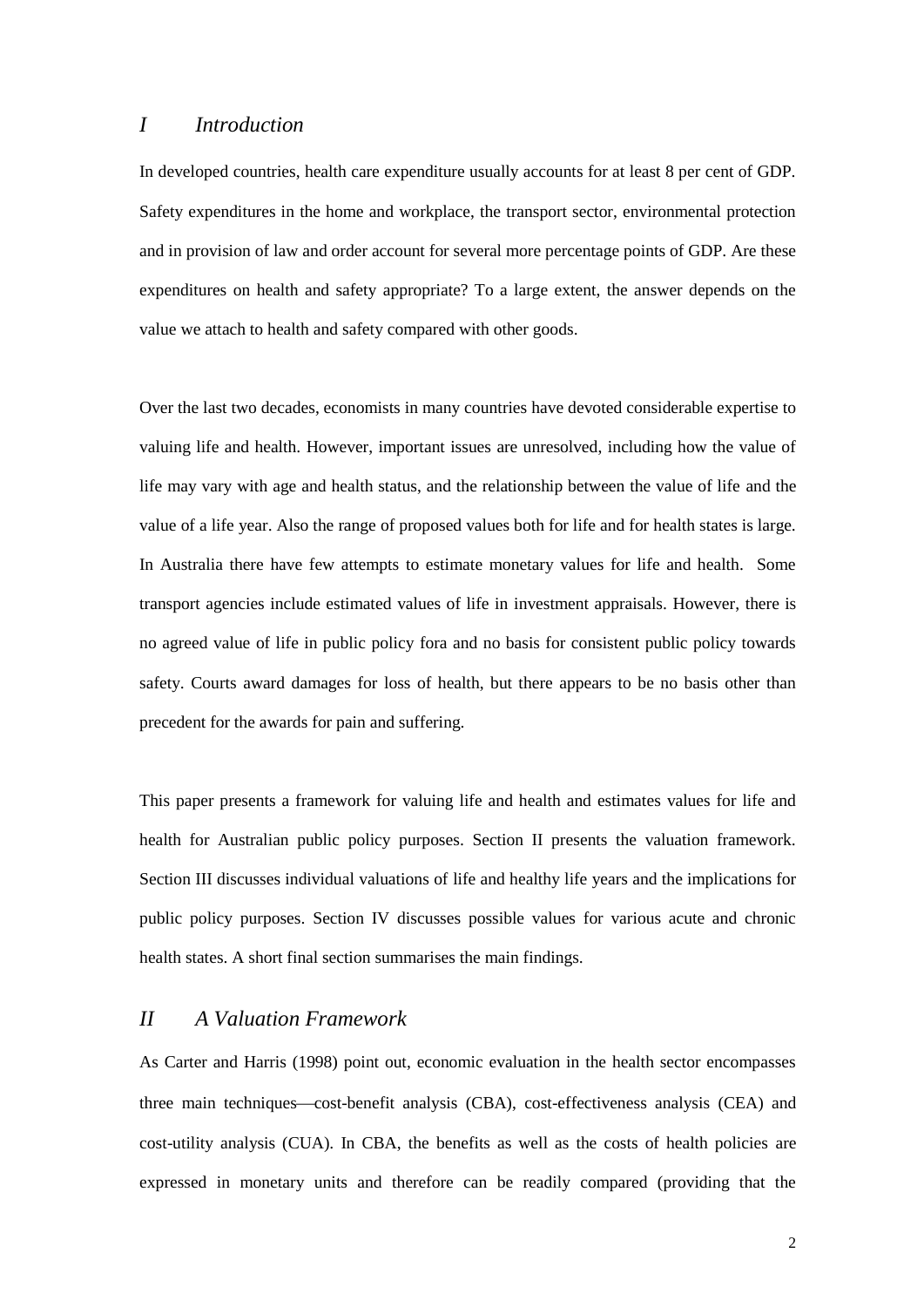valuations are well based). In CEA, policy outputs are expressed in physical units such as lifeyears saved, cases diagnosed or symptoms avoided. CEA is a limited evaluation technique because the different outputs are (i) not comparable and (ii) in a different unit of account to the costs. In principle, CUA overcomes (i) because health states are estimated using a quality of life (QoL) index that gives weights to health states (typically 1 for perfect health and 0 for a health state equivalent to death). These numbers may be added to produce an aggregate measure of health states or health states improvement. However, the problem of comparing an improvement in a health state index with the cost of achieving it remains.

Consistent with standard CBA (Boardman et al., 2001), in this paper we estimate what individuals are willing to pay (WTP) for health. These WTP values can be compared directly with the value of goods foregone when health expenditure is incurred. WTP is an ex-ante measure of the (maximum) amount that individuals are WTP to prevent an impaired health state, inclusive of all impacts of that state. This ex-ante measure is the appropriate value of health for most policy purposes. By contrast, the traditional cost of illness approach to valuing health as the ex-post sum of identifiable costs, such as loss of output and medical expenses, does not account for pain and suffering and cannot account for changes in lifestyle.

For the purpose of valuing health, it is convenient to classify health in terms of acute or chronic morbidity and premature mortality (see Table 1). Of course there is a range of states in each category. Acute morbidity may cause only minor discomfort or be serious enough to affect a person's activities. Chronic morbidity varies from broken fingers to paralysis. Premature mortality includes unforeseen instant death and early death following a period of chronic morbidity. Table 1 also shows the consequences of various health states. Thus for heavier symptoms of acute morbidity, an affected person may not only suffer some pain, but also lose work time, change leisure activities, and incur medical and other expenses to prevent, mitigate or cure the symptom. The costs of chronic morbidity are similar, but generally greater.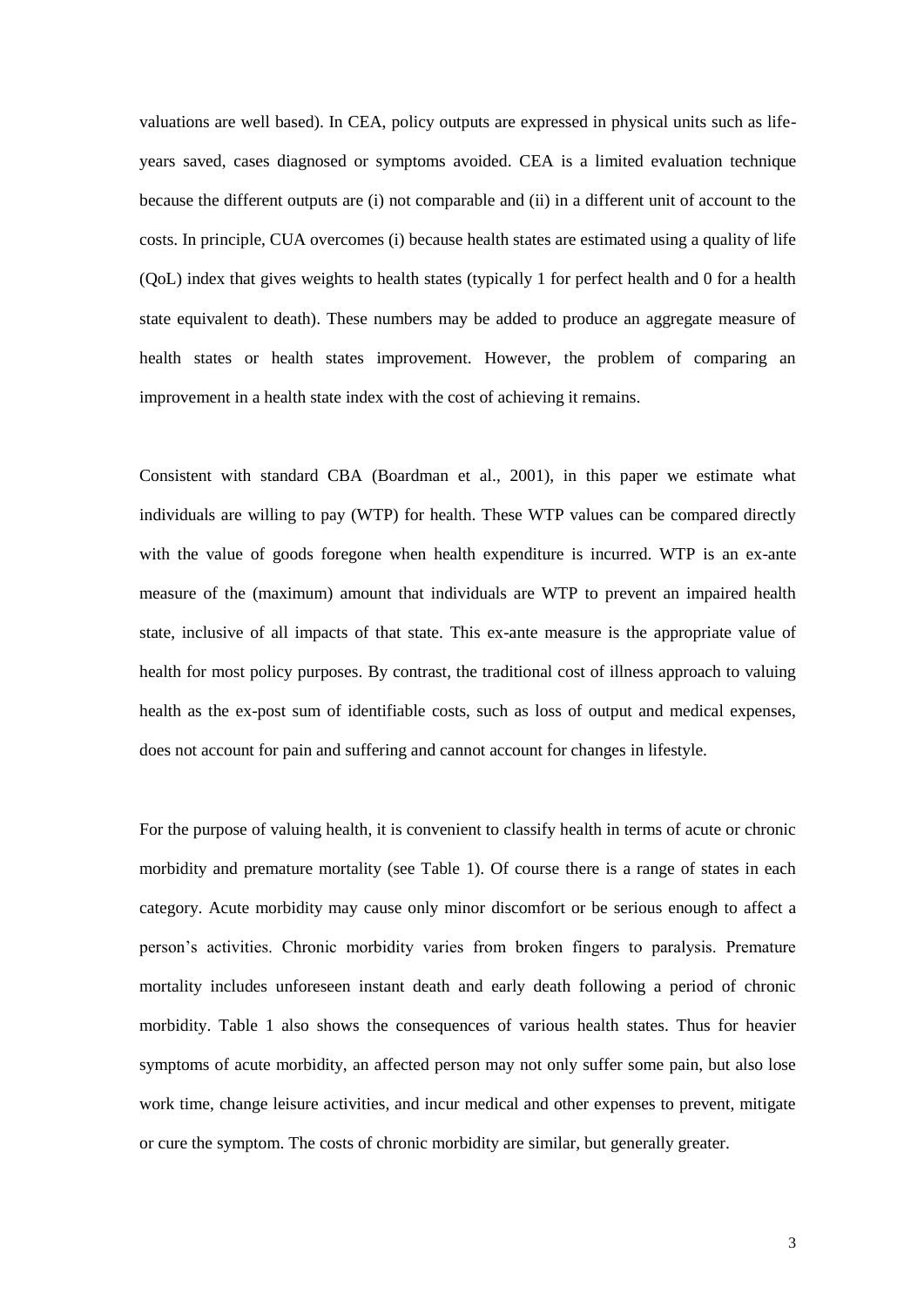| <b>Health states</b>                               | Values of health states reflect           |
|----------------------------------------------------|-------------------------------------------|
| Acute morbidity                                    |                                           |
| Light symptoms                                     | Minor physical and mental discomfort      |
| Heavier symptoms                                   | Pain and suffering                        |
|                                                    | Loss of productive time                   |
|                                                    | Changes in lifestyle activities           |
|                                                    | Medical expenditures                      |
|                                                    | Cost of averting behaviour                |
| Chronic morbidity                                  |                                           |
| Increased incidence of non-fatal chronic morbidity | Larger degrees of all of the above        |
|                                                    | Expenditure on long-term care and support |
| Aggravation of existing chronic morbidity          | Individual's health status already low    |
| <i>Premature mortality</i>                         |                                           |
| Unforeseen instant death                           | Risk of loss of life years                |
| Early death often following chronic morbidity      | Risk of loss of life years                |
|                                                    | Plus costs of chronic morbidity           |

**Table 1 A framework for valuing health**

Where possible economists estimate WTP for heath using direct survey or revealed preference methods (see Sections III and IV). If WTP values for a health state are not available, health states may be valued indirectly based on estimated QoL indices. If a QoL index ranges from 1 for a state of full health to 0 for an impaired state judged equivalent to death, a QoL of 0.8 would be a health state with 80 per cent of the value of full health. Using the indirect method to value a health state, we first require a value for a year in full health (often referred to as quality adjusted life year or QALY). If the value of a QALY is \$100,000, the value of a year with a QoL equal to 0.8 is \$80,000. Conversely avoiding the impairment for a year would be worth \$20,000. This approach can also be used to value acute morbidities. Suppose that someone has an acute condition for seven days which if experienced for a year would correspond to a QoL of 0.8, the cost of the acute morbidity would be \$384 (\$20,000 multiplied by 7/365).

The value of a QALY is often described as the value of a life year (VOLY). How is VOLY estimated? Although there have been a few attempts to estimate VOLY directly from revealed or stated preferences, it is usually derived indirectly from the estimated value of a statistical life (VOSL). The term 'statistical life' is used because most safety policies aim to reduce the risk of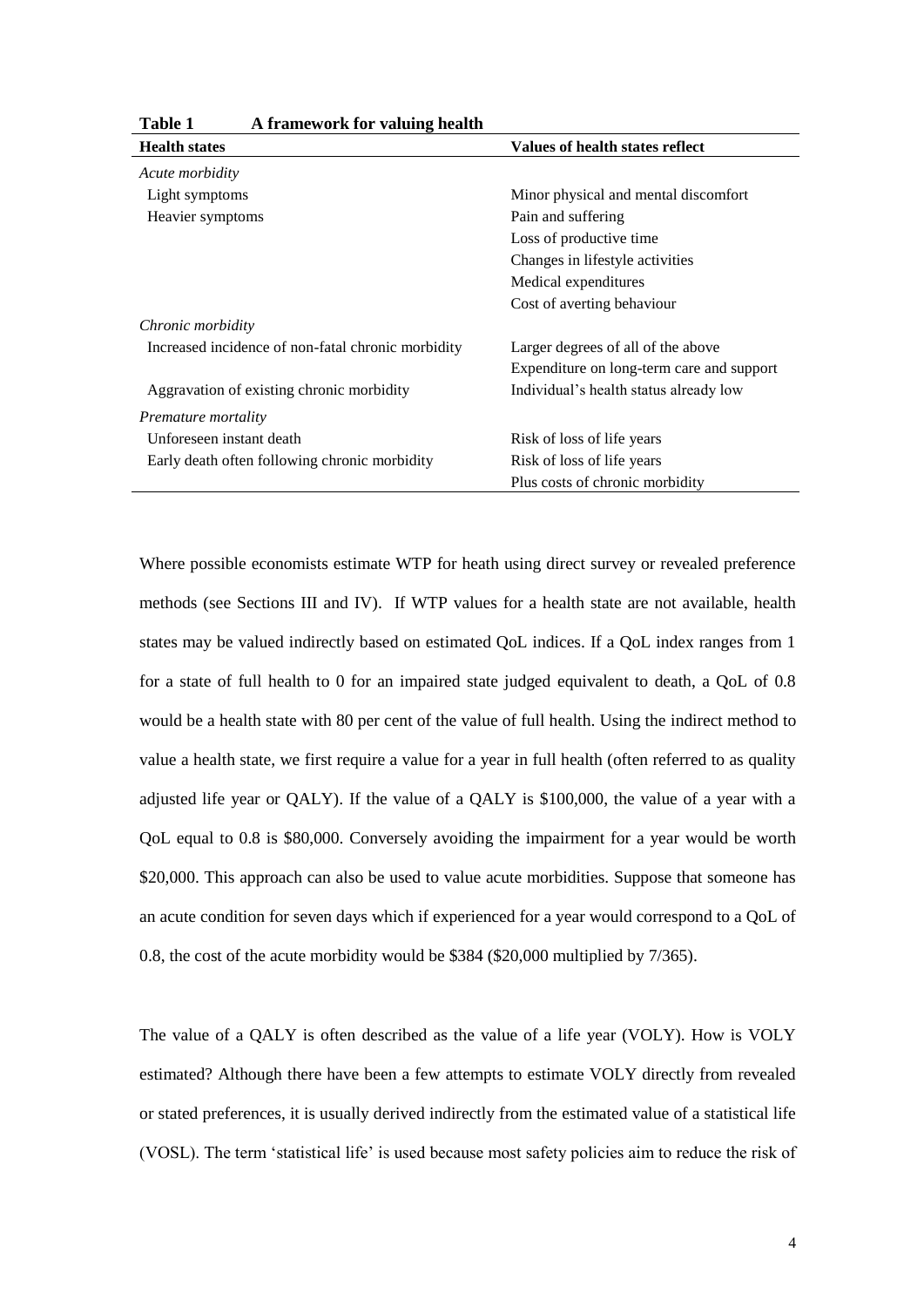death rather than to avert specific deaths. Suppose that individuals are WTP an average of \$x for a one in 1000 reduction in the probability of their death, collectively they are WTP 1000 times \$x to prevent one statistical death. If \$x is \$2000, VOSL would be \$2.0 million.

Most often VOLY is taken to be the constant annual sum which, taken over a remaining life span, has a discounted value equal to the estimated VOSL. If the estimated VOSL for a healthy person is \$2.0 million, and the average remaining life span for victims of unforeseen accidents is say 40 years (which is approximately the case for traffic accidents), with a 5 per cent discount rate VOLY would be about \$120,000. As we will see, there are some difficulties with this approach. Here we note that this method of deriving VOLY values a year in average health, rather than a year on full health. Thus a VOLY elicited in this way may be viewed as a minimum value for a year in full health (i.e. for a QALY).

In summary, economists either value health states directly or, if direct methods are not available, infer values for health states from estimates of QoL indices, VOLY and VOSL. Of course, health values are not unique—they may vary with preferences and income. However, whatever variations are allowed for, estimated health values should be internally consistent. Holding the discount rate constant, VOSL and VOLY cannot both be constant with age. If VOSL is constant with age, at least up to a certain age, VOLY rises with age. On the other hand, if VOLY is constant with age, VOSL falls with age. Moreover, to ensure consistency between values of health states, estimated VOSL should fall with declining health status.

#### **From private to public values for health states**

In CBA, values for public policy are derived from individuals' own valuations. Thus, if average VOSL is \$2 million, society should be willing to invest up to \$2.0 million to save a life. Several questions arise. Are own valuations a complete guide to social values for loss of life? Should the social value of life be an average VOSL or vary with income, age, and type of risk? If VOSL exceeds average income, can society afford to base public policy on VOSL?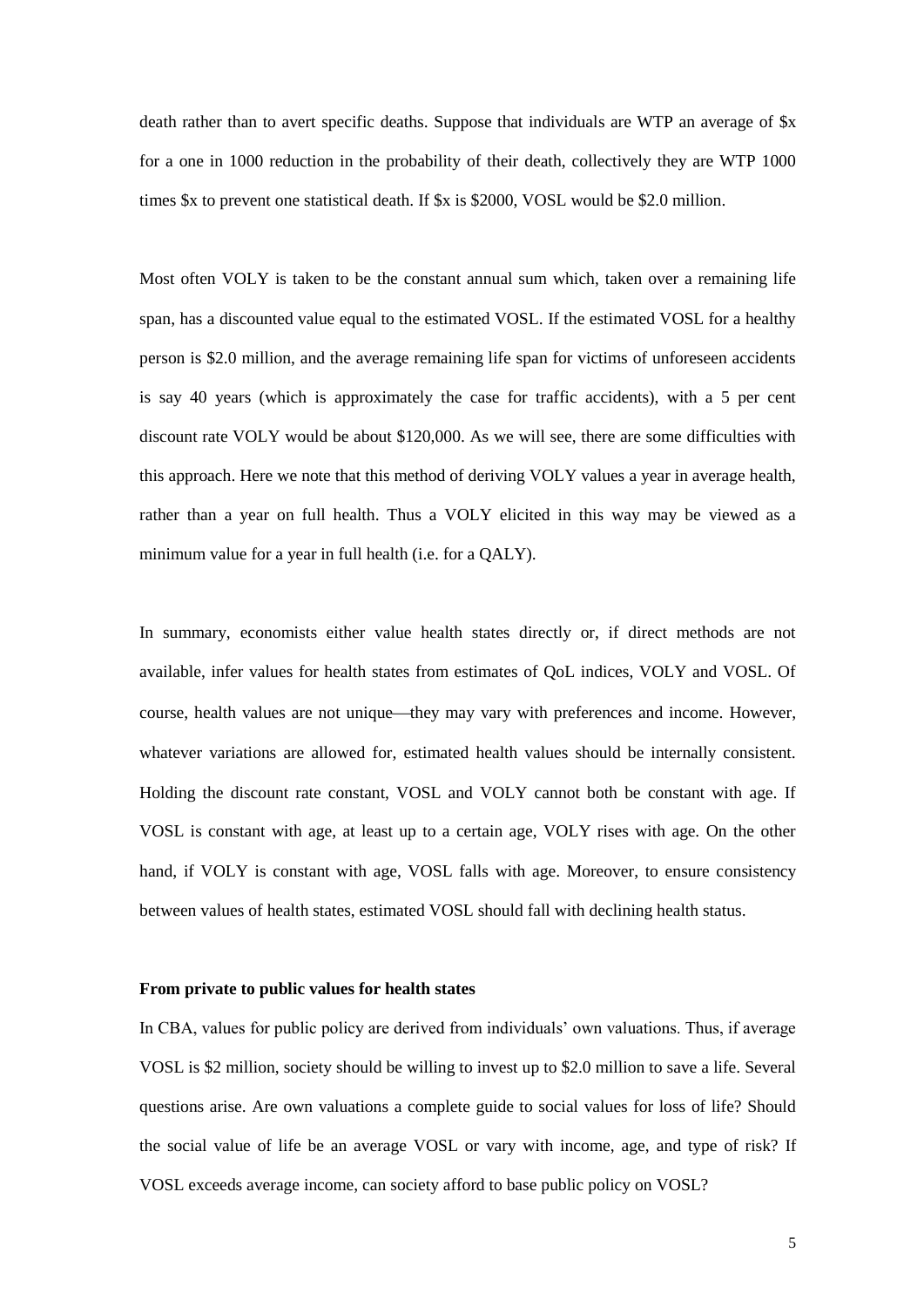The use of individual WTP values for public policy is typically justified on two grounds. First, these values are a good guide to the *relative* values of goods. Second, if total benefits exceed total cost, the outcome is potentially Pareto efficient. However, when goods are supplied free, it is generally regarded as inequitable to supply them to those who are WTP the most for them rather than to those who are believed to be in most need (in so far as these groups are different). In these circumstances cost-benefit analysts often adopt *average* WTP values for such goods as environmental goods and life itself, at least within any one country. However, there is an efficiency argument for varying VOSL with the type of risk, increasing VOSL for the risks that individuals are most anxious to avoid, notably risks over which they have little or no control.

In moving from private to public values of health, we must be careful about what is being valued. As Table 1 shows, morbidity costs have many components, including pain and suffering, loss of productivity, changes in lifestyle, medical and morbidity averting expenses. Thus WTP values for health may include not only WTP for health and productivity but also WTP to avoid various private expenses. These expenses vary with circumstances, including the provision of private health insurance and public health care support. Even within a particular health care system, some people may bear higher health care expenses for the same morbidity than do other people. The various value components of a health state and the precise policy context need to be borne in mind when placing values on health states.<sup>1</sup> This caveat is particularly important when transferring values from one context to another. It is necessary and common to employ benefit transfers. However, valuations reflect demand and supply conditions and benefit transfers should allow for any major difference between contexts, including differences in institutional arrangements.

l

 $1$  Also, individual WTP may not allow fully for losses to families. Jones-Lee (1992) suggests that to obtain full social values, individual values should be should be multiplied by 1.1 - 1.4.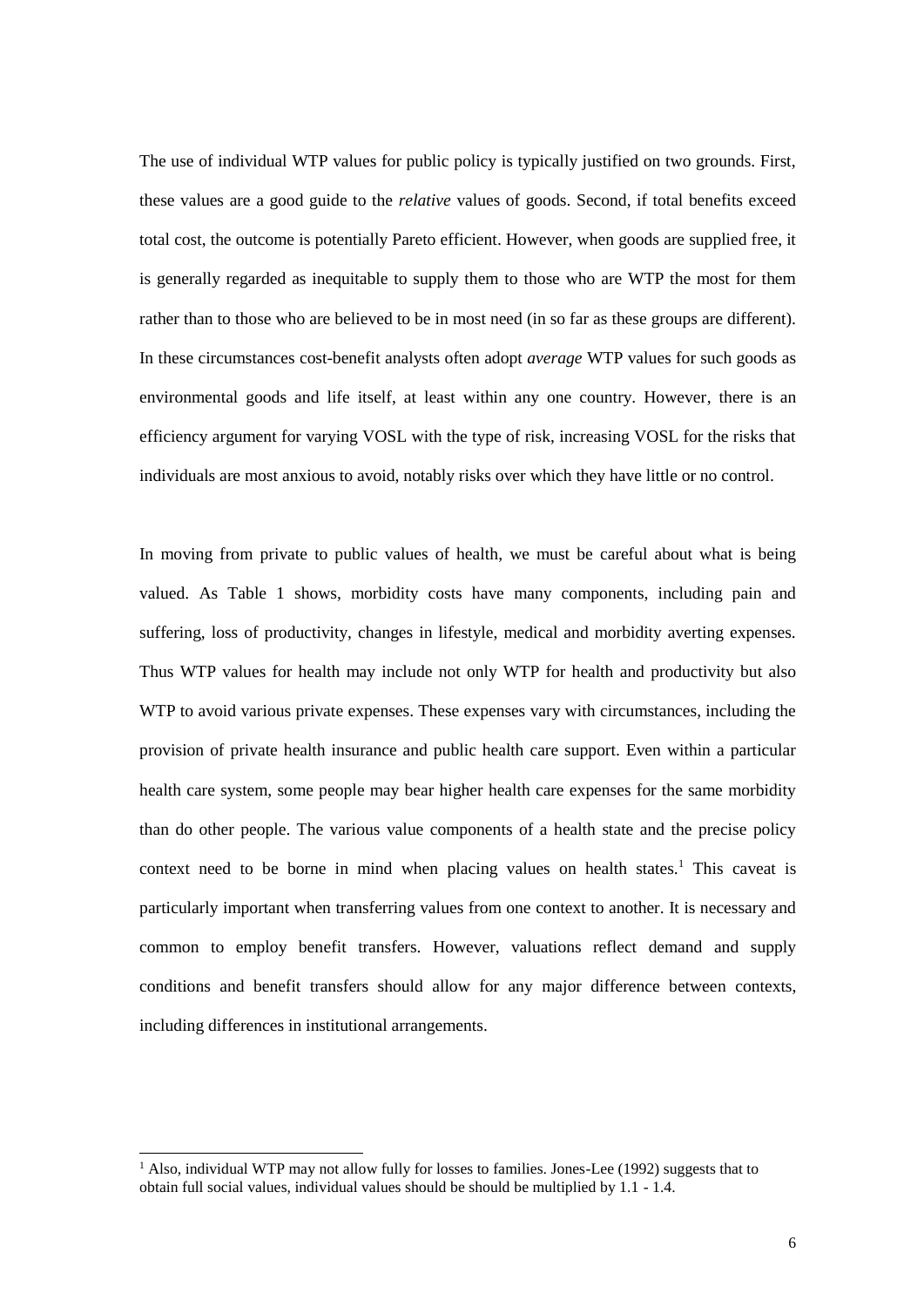Finally, it may be questioned whether it is feasible to allocate large amounts of public resources to life and health based on individuals' WTP for marginal changes in safety? If we are concerned only with marginal public decisions, it does not matter that VOSL exceeds individual budget constraints. But, in aggregate, groups of individuals cannot spend more than their total income on saving lives. The aggregate budget implications and feasibility of basing all public policy for safety and health on individual marginal valuations may require consideration, but as far as I am aware such a study has not been done.

## *III Values of Life and Healthy Life Years*

Most estimates of VOSL are based on what individuals are WTP for a reduction in the risk of death in a one period model. In this model, an individual either dies immediately with a probability of *p* or survives to enjoy a lifetime consumption of *C*, with a probability of *1-p*. An individual's expected utility E(U) is given by:

$$
E(U) = (1 - p) U(C)
$$
 (1)

Holding expected utility constant, an individual's WTP for a lower probability of death  $(p<sup>1</sup>)$  is given implicitly by:

$$
(1 - p) U(C) = (1 - p1) U(C - WTP)
$$
 (2)

Individuals are willing to trade off lower consumption for a higher probability of survival.

Equation (2) implies

$$
\delta WTP/\delta p = U(C - WTP) / [(1 - p^l) \delta U / \delta C]
$$
\n(3)

where  $\delta WTP/\delta p$  is the *marginal* rate at which individuals are willing to exchange wealth and risk. Equation (3) states that WTP is a function of lifetime utility divided by the expected marginal utility of consumption.

WTP to reduce the risk of death depends on many factors, including age, income, and type of risk and death. Jones-Lee (1974) argues that this WTP is an increasing function of the current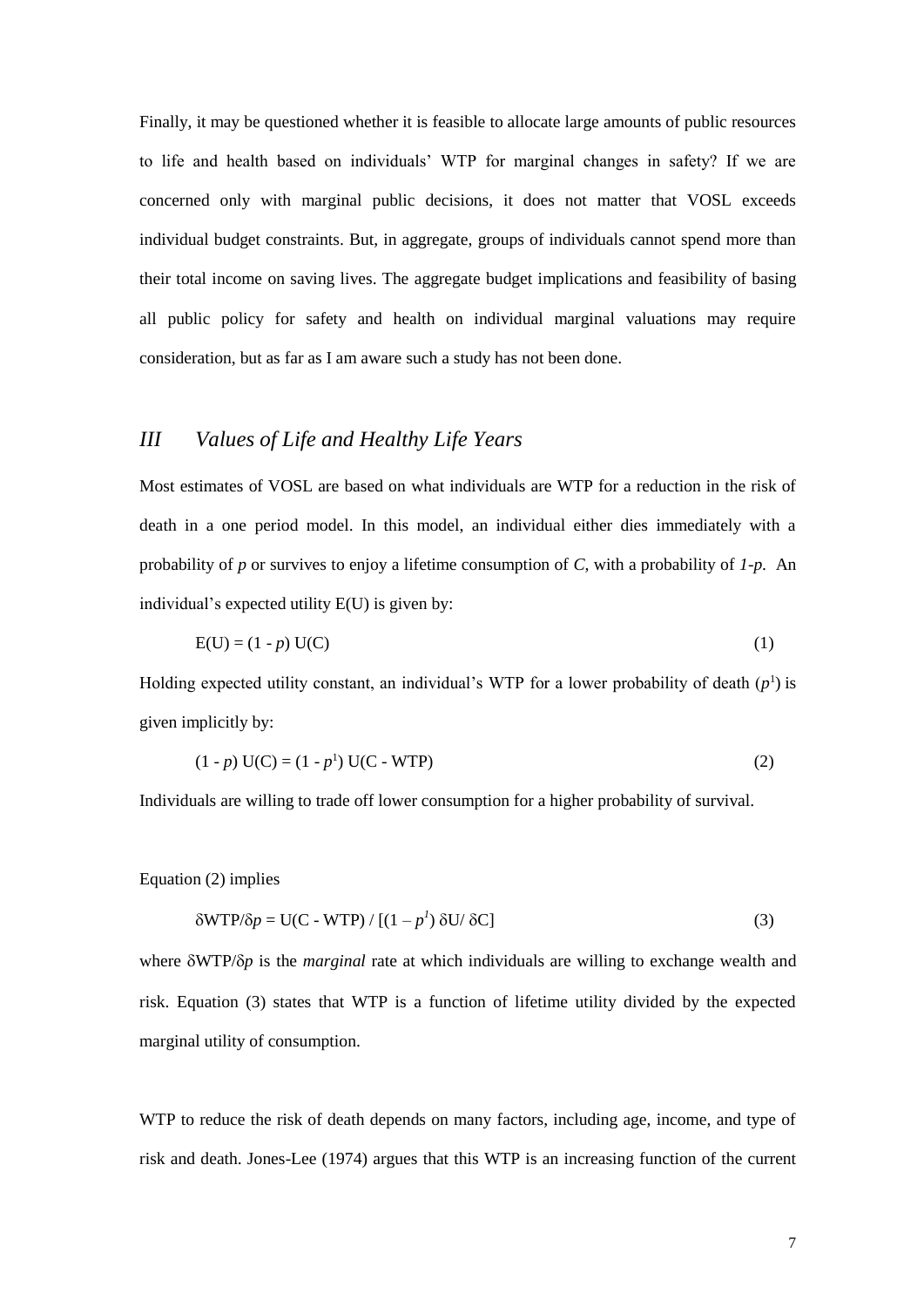probability of dying and of endowment. Also WTP for safety rises for risks over which individuals have little control and for deaths preceded by painful chronic conditions (see below). Given that VOSL equals the amount that individuals are WTP for a change in risk divided by the change in risk, estimated VOSL also varies with preferences and circumstances.

Johansson (2002a, 2002b) discusses lifecycle models in which the value of life is the present value of future discounted consumption, which depends in turn on the probability of survival. This model is relevant when the aim is to increase life expectancy rather than to save life now. However, Johansson concludes that VOSLs generated from these models are biased unless consumption is constant over the remaining lifecycle or the risk reduction occurs at the start of the lifecycle, in which case VOSL can be estimated as in the one-period model.

WTP values for safety are derived mainly from contingent valuation (CV) surveys and wagerisk studies.<sup>2</sup> In CV surveys, individuals are asked what they are WTP in exchange for a risk reduction. This approach goes directly to the wealth-risk trade-off and elicits individual valuations of safety. However, respondents may not give accurate answers to questions involving small risk reductions and answers may depend on how questions are presented (Miller, 2000). CV studies have produced a wider range of results than revealed preference studies. On the other hand, some recent studies represent sophisticated attempts to deal with these known problems, for example the study by Krupnick et al (2000) in Ontario, Canada.

In wage-risk, studies, workers are assumed to be willing to forego income for improved workplace safety or to require (accept) income for taking on more risk. The wage-risk equation is typically of the following kind:

$$
W_i = \alpha_0 + \alpha_1 \pi_{fi} + \alpha_2 \pi_{nfi} + \alpha_3 SE_i + \varepsilon_i
$$
\n(4)

l

<sup>2</sup> WTP values are also derived from consumer behaviour studies. For example, Blomquist et al. (1996) estimate the value of risk reduction implied by the use of safety belts, child restraint systems and motorcycle helmets.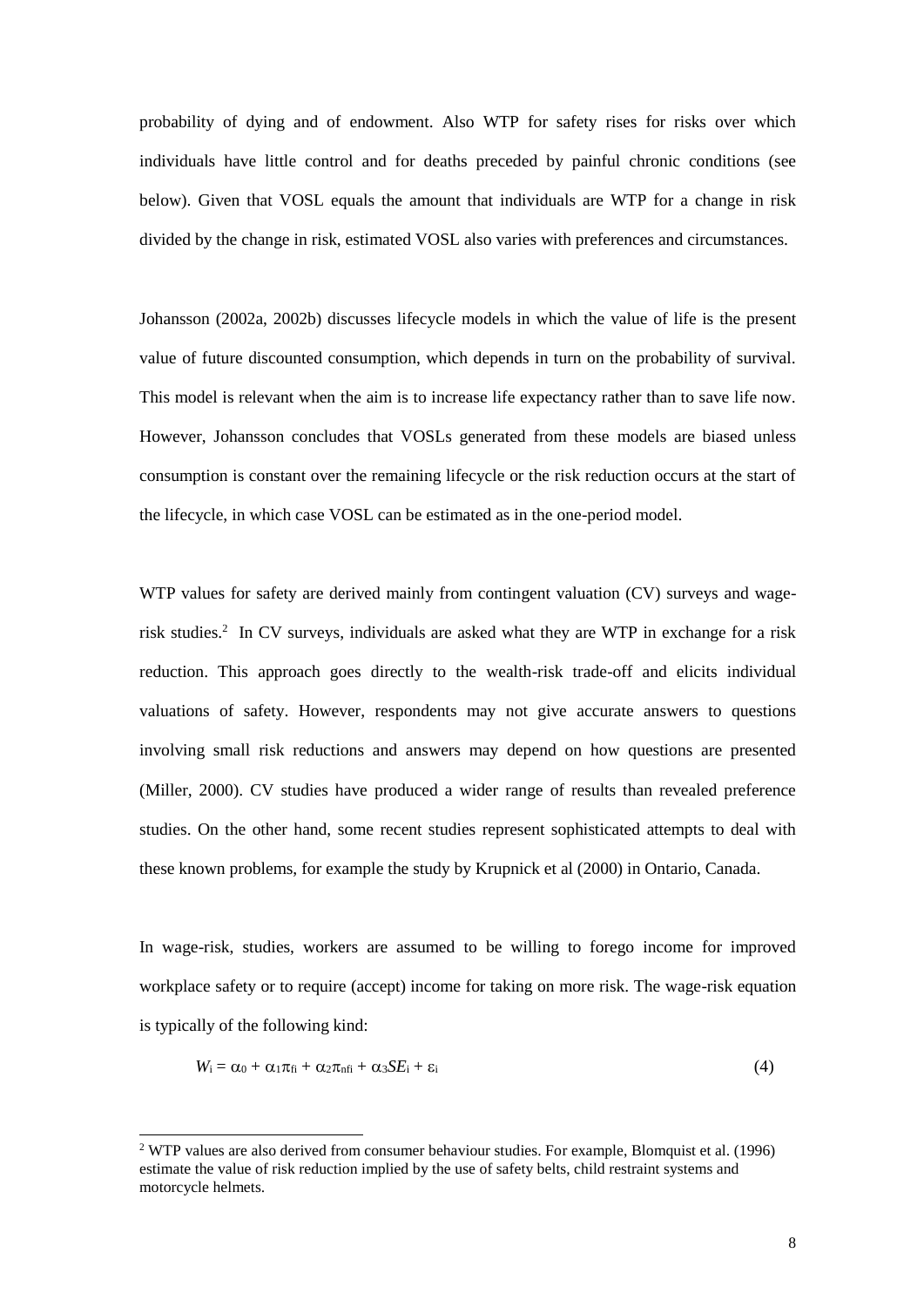where *W* is the wage of worker *i*,  $\pi_{fi}$  and  $\pi_{nf}$  are the probabilities of a fatal or non-fatal injury for worker *i*, *SE<sup>i</sup>* are socioeconomic characteristics of each worker (such as age and level of education), and  $\varepsilon_i$  is an error term. The  $\alpha_i$  are coefficients;  $\alpha_i$  shows the impact of an increased risk of a fatality on the wage. The value of  $\alpha_l$  may be viewed as a WTP or willingness to accept (WTA) compensation estimate. When changes in risk are small, there is little difference between WTP for safety and WTA risk. Either way, the wage-risk method presumes that workers understand risk differentials, that the model distinguishes between premiums for fatal and non-fatal accidents (which are often correlated), and that the results are not statistical artefacts of the way the model is specified. These are questionable assumptions that have led some analysts to question the results (Dorman and Hagstrom, 1998).

The results of a large number of VOSL studies are shown in US dollars in Table 2 (the values relate to the study year unless otherwise cited). The studies include several meta-analyses mainly of wage-risk studies in the US, CV studies from several countries, and one Australian wage-risk study. A meta-analysis typically uses least-squares regression to explain the findings of studies in terms of underlying causes and research contexts and techniques. Note that the meta-analyses draw on some of the same studies. The results range from under US\$1.0 million to nearly US\$10 million, with best estimates from both CV and wage risk studies usually in the US\$2 million to US\$4 million range (equivalent to about A\$3.3-6.6 million). However, some recent studies find lower values. For example, Mrozek and Taylor (2001) conclude that, if all factors are taken into account, VOSL for an unforeseen death is about US\$2.0m.

A feature of these results is that average VOSL exceeds the net wealth of most individuals or the present value of their future earnings. This may appear inconsistent with budget constraints, but it is not. Individuals can sacrifice marginal consumption, which typically has a low *marginal* utility, in order to increase the probability of consuming a lower income, which has a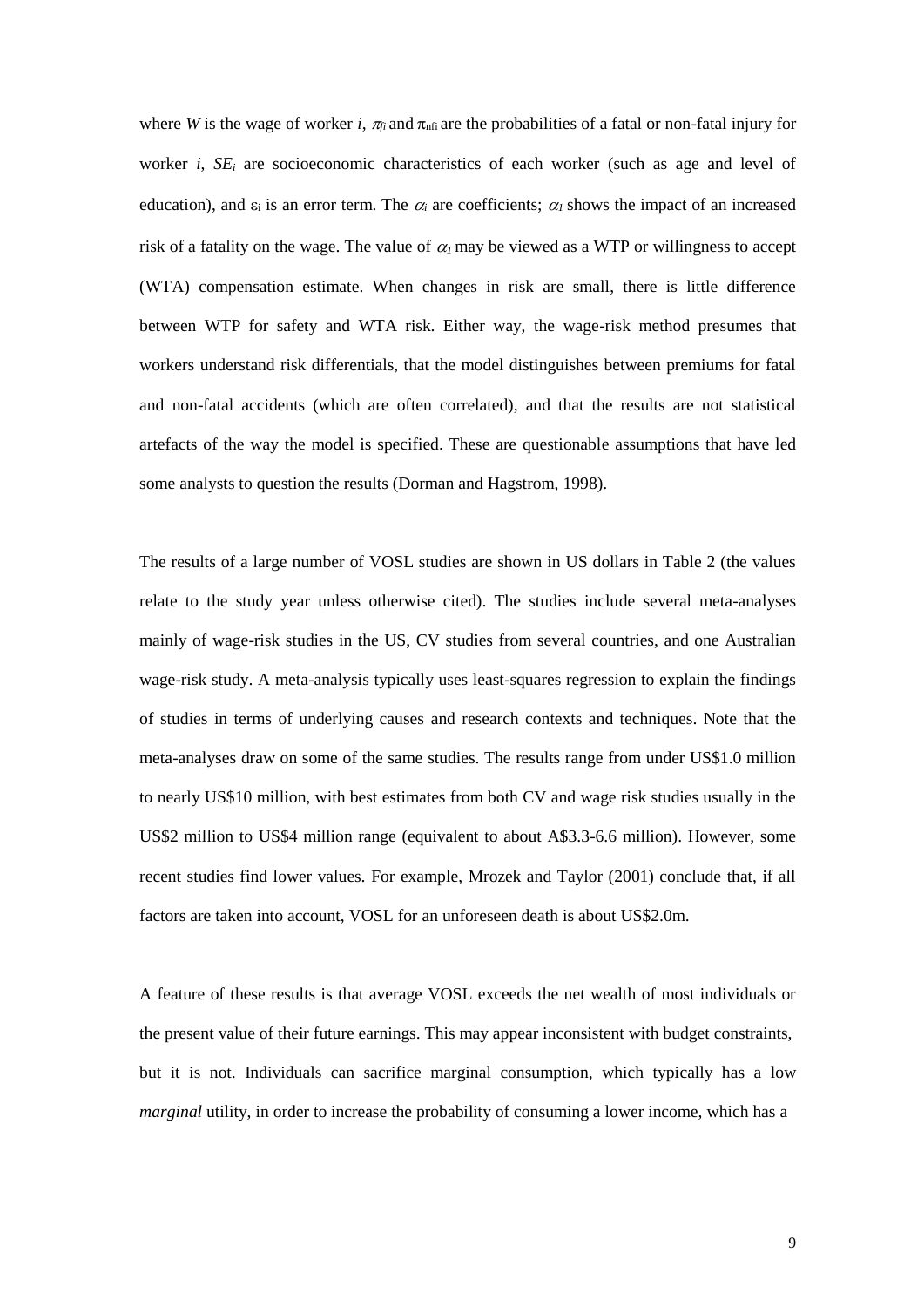higher *average* utility. However, this does raise the question whether society can afford to base all its resource allocation decisions for health and safety on marginal WTP values.

| <b>Report</b>        | Year | <b>Original studies</b>                | <b>Estimated VOSL (US \$s)</b>      |
|----------------------|------|----------------------------------------|-------------------------------------|
| Kneisner and Leith   | 1991 | Wage risk study, Australia             | About \$2.2m in 2000 prices         |
| Viscusi              | 1993 | 24 wage-risk studies,                  | Most estimates in \$3m-\$7m range   |
|                      |      | 4 CV studies <sup>a</sup>              | Range 1.2m-\$9.7m                   |
| Jones-Lee            | 1994 | 13 wage-risk studies, 7 other revealed | \$1.9m-2.2m are the median and mean |
|                      |      | preference studies, 8 CV studies       | for most reliable results           |
| Jones-Lee et al      | 1995 | CV study in UK                         | \$2.7m                              |
| Schwab-Christe       | 1995 | CV study in Switzerland                | \$7.5m                              |
| Desaigues and Rabl   | 1995 | CV study in France                     | \$3.4m                              |
| Van den Burgh et al. | 1997 | 10 US and 1 UK wage-risk studies       | \$3.9m 'most reliable estimate'     |
| Johannesson et al.   | 1997 | CV study in Sweden                     | \$3.8m in 1995 prices               |
| Desvouges et al.     | 1998 | 28 wage-risk studies and 1 CV study,   | VOSL of \$3.6m, with confidence     |
|                      |      | US.                                    | interval of \$0.4m-\$6.8m           |
| Day                  | 1999 | 16 wage-risk studies, 10 US, 2         | \$5.6m is best estimate             |
|                      |      | Canada, 4 UK                           |                                     |
| Guria et al.         | 1999 | CV study in New Zealand                | \$2.1m                              |
| Krupnick et al       | 2000 | CV study in Canada                     | $$0.5m - $2.0m$$                    |
| Mrozek and Taylor    | 2001 | 40 wage-risk studies                   | Approximately \$2.0m                |

**Table 2 Surveys of VOSL Results**

(a) Excludes two early study outliers with very small samples and extreme results.

As we have seen, VOSL may vary with income, type of risk, type of death, age and health status, and other factors. Jones-Lee et al. (1998) cite several cross-section studies which show that income elasticities for safety expenditure range from 0.3 to 1.1, with most estimates lying towards the bottom of the range. However, they note that estimates from cross-section studies are likely to be lower than they are in time series data and argue that because safety is an (environmental) quality of life variable the income elasticity is unlikely to be less than one. In a cross-country study of VOSLs, Miller (2000) estimates that the income elasticity is 0.96.

Jones-Lee et al (1998) also cite studies that show WTP for safety depends on the type of risk, principally on the degree of control and responsibility. Average WTP to reduce risks of death in the London underground is 50 per cent higher than WTP to reduce road fatalities. Pearce (2000) argues that people are WTP a high premium to reduce the risk of nuclear disasters. On the other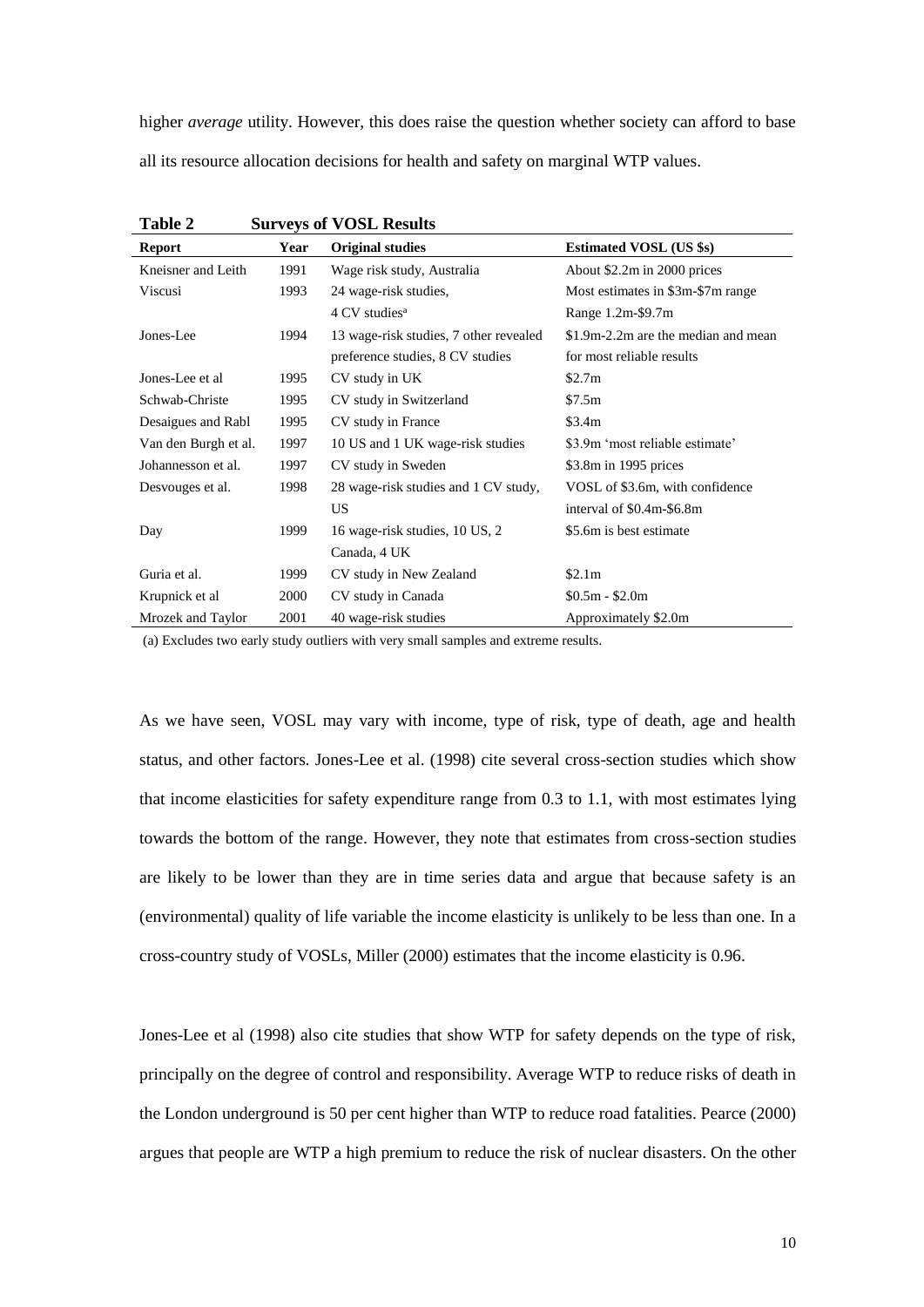hand, research indicates a 25 per cent discount for prevention of fatalities from domestic fires, which are held to be the responsibility of the household.

Not surprisingly, WTP to reduce the risk of death varies significantly with the type of death. Individuals are willing to pay more to avoid painful, drawn-out death. Tolley et al (1994) estimated that the mean WTP to avoid an unforeseen instant death was US\$2.0 million (in 1994), compared with \$2.75 million for avoiding death by heart disease and \$4.0 million for death by lung cancer. In these cases WTP values include willingness to pay to avoid the pain and suffering of chronic morbidity before death as well as premature mortality.

The relationship between VOSL and age is less clear. Drawing on models of lifetime consumption, theoretical studies tend to find that the VOSL rises until about age 40 and then falls (for example, Cropper and Sussman, 1990). However, it is possible to construct models in which individual WTP for safety continues to increase with age as the marginal utility of consumption rises (with reduced life expectancy) and there is a positive discounting effect as the high value years are closer to the present (Johansson, 2002a).

Most VOSL estimates are derived from occupational risk contexts where the average age is about 40 years. However, some studies have attempted to discover the impact of age on VOSL. Table 3 shows some ratios of age-specific VOSLs to mean VOSL, with an index of 1.00 for age 40. Based on these and other empirical studies, Pearce (2000) concludes that WTP for life falls with age but only after age 70.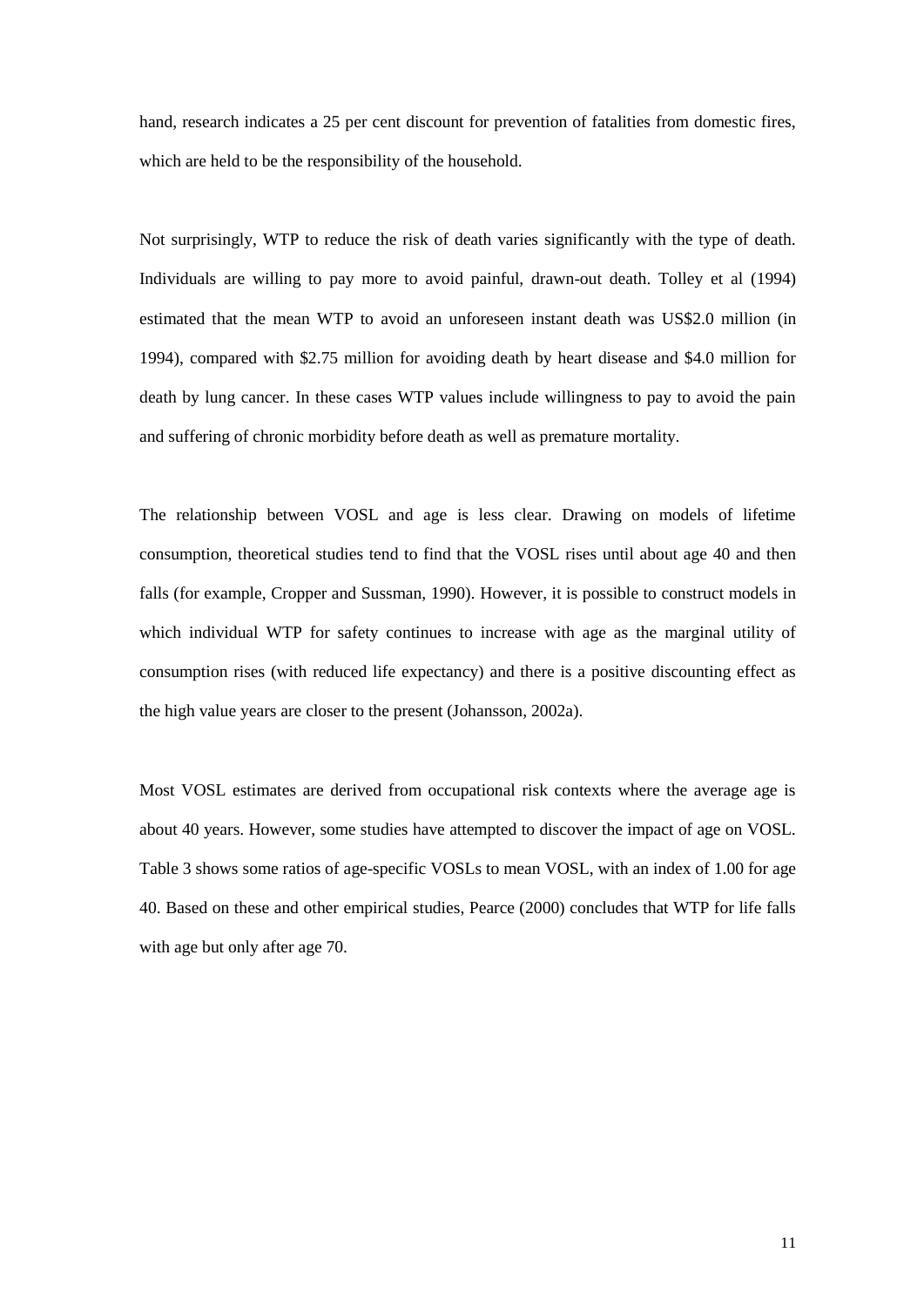| Table 3<br>Estimated ratios of age-specific VOSL to mean VOSL |                  |                  |                      |                 |  |
|---------------------------------------------------------------|------------------|------------------|----------------------|-----------------|--|
| Age                                                           | Jones-Lee et al. | Jones-Lee et al. | Jones-Lee et al. For | Krupnick et al. |  |
|                                                               | 1989             | 1993             | Dept of Health, UK   | 2000            |  |
|                                                               |                  |                  | 1999 <sup>a</sup>    |                 |  |
| 40                                                            | 1.00             | 1.00             | 1.00                 | 1.00            |  |
| 50                                                            | 0.98             | 0.99             | 1.00                 | 1.13            |  |
| 60                                                            | 0.86             | 0.97             | 1.00                 | 1.13            |  |
| 65                                                            | 0.76             | 0.95             | 1.00                 | 1.13            |  |
| 70                                                            | 0.62             | 0.92             | 0.80                 | 0.72            |  |
| 75                                                            | 0.46             | 0.89             | 0.65                 | 0.72            |  |
| 80                                                            | 0.28             | 0.85             | 0.50                 | 0.72            |  |
| 85                                                            | 0.07             | 0.82             | 0.35                 | 0.72            |  |

(a) Results quoted by Pearce (2000).

#### **The value of a healthy life year**

As noted, a VOLY is commonly regarded as the annuity which, when discounted over the remaining lifespan of the individual at risk, would equal the estimated VOSL. Formally:

$$
VOLY = VOSL/A
$$
 (5)

where  $A = [1-(1+r)^{-n}]/r$ , *n* is years of expected lifetime remaining and *r* is rate at which future utility is discounted. The estimated VOLY is highly sensitive to the discount rate. If estimated VOSL is \$2.0 million and the average remaining life span is 40 years, with a discount rate of 5 per cent the VOLY is \$116,556. With a utility discount rate of 1.5 per cent, VOLY falls by nearly 50 per cent to \$66,854.

Estimated VOLYs can in turn be used to estimate VOSLs that allow for age.

$$
VOSL(a) = \sum VOLY/(1+r)^{t-a}
$$
 (6)

where *a* is current age and *t* is life expectancy. For example, if estimated VOLY is \$116,556, the current age is 65 and life expectancy is 15 years, the VOSL at age 65 would be \$1.21 million. This implies of course that VOSL falls steadily with age.

As we will see, a constant VOLY has some attraction for public policy. However, a constant VOLY is a special case where the utility of consumption is constant for all ages. This may not be the case; VOLY may vary with age. Nor is there reason to suppose that someone's WTP for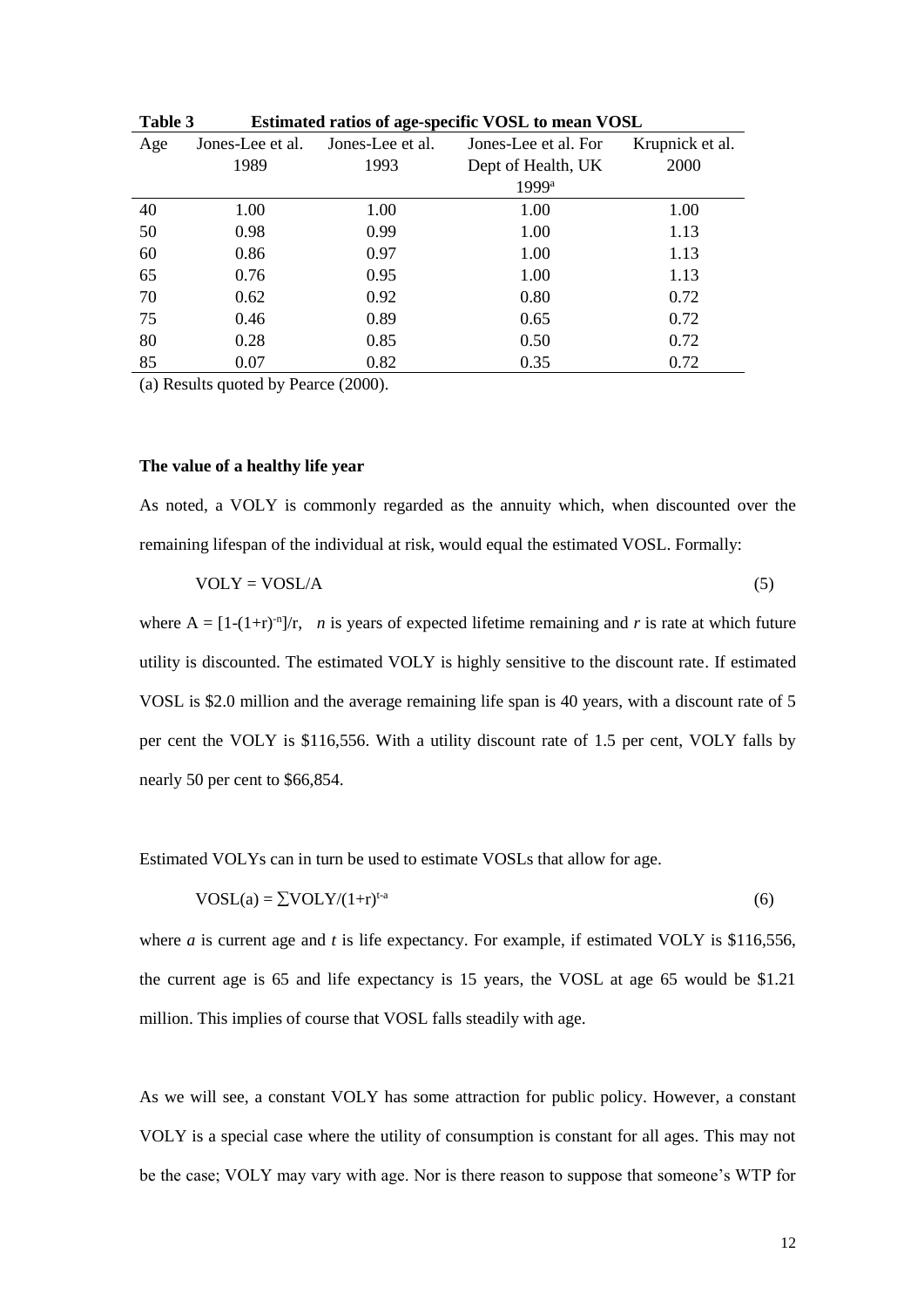an additional life year equals the constant annual value which when discounted over the remaining lifespan happens to equal the estimated VOSL. Ideally, researchers should investigate what people are WTP for an extra life year. However, there has been little such research. Johannesson and Johansson (1995) appears to be an exception.

#### **Values for public policy**

l

Most official VOSLs are based on an average value for death of a healthy person at age about 40 years. Drawing on 21 wage-risk studies and 5 'high quality' CV studies, the United States Environmental Protection Agency (USEPA, 2000) recommends general use of a VOSL of US\$6.1 million in 1999 dollars. The Agency notes that some studies indicate that VOSL peaks in middle age and declines thereafter and that VOSL may vary with health status and type of risk. However, it concludes that, given the uncertainties about the determinants of VOSL, general use of a single value is preferred along with sensitivity tests, until more is known about how VOSL varies with individual and environmental factors.

Official European VOSLs are lower, typically about US\$1.5 million.<sup>3</sup> The UK Department of Environment and Transport employs a figure of £850,000 in 1996 prices, equivalent to about £1.0 million or US\$1.5 million in 2002 (Jones-Lee et al., 1998). Allowing 39 further years of life, a 1.5 per cent utility rate of discount used by UK Treasury, and a constant VOLY, the estimated value of a health life year is just over £30,000. This rises to £54,000 with a 5 per cent discount rate. In either case, VOSL would decline with age. The European Union (2001) recommends a VOSL in the range of  $\varepsilon$ 0.9-3.5 million with a best estimate around  $\varepsilon$ 1.4 million (equivalent to about US\$1.4 million) in 2000 prices. The EU also argues that VOSL is likely to decline with age and proposes that for elderly persons likely to be affected by environmental pollution a VOSL of around  $\varepsilon$ 1.0 million in 2000 prices be adopted. A cancer premium may be

<sup>3</sup> Krupnick et al (2000) note that Health Canada uses an age adjusted VOSL of Cnd\$4.3 million in 1999 prices.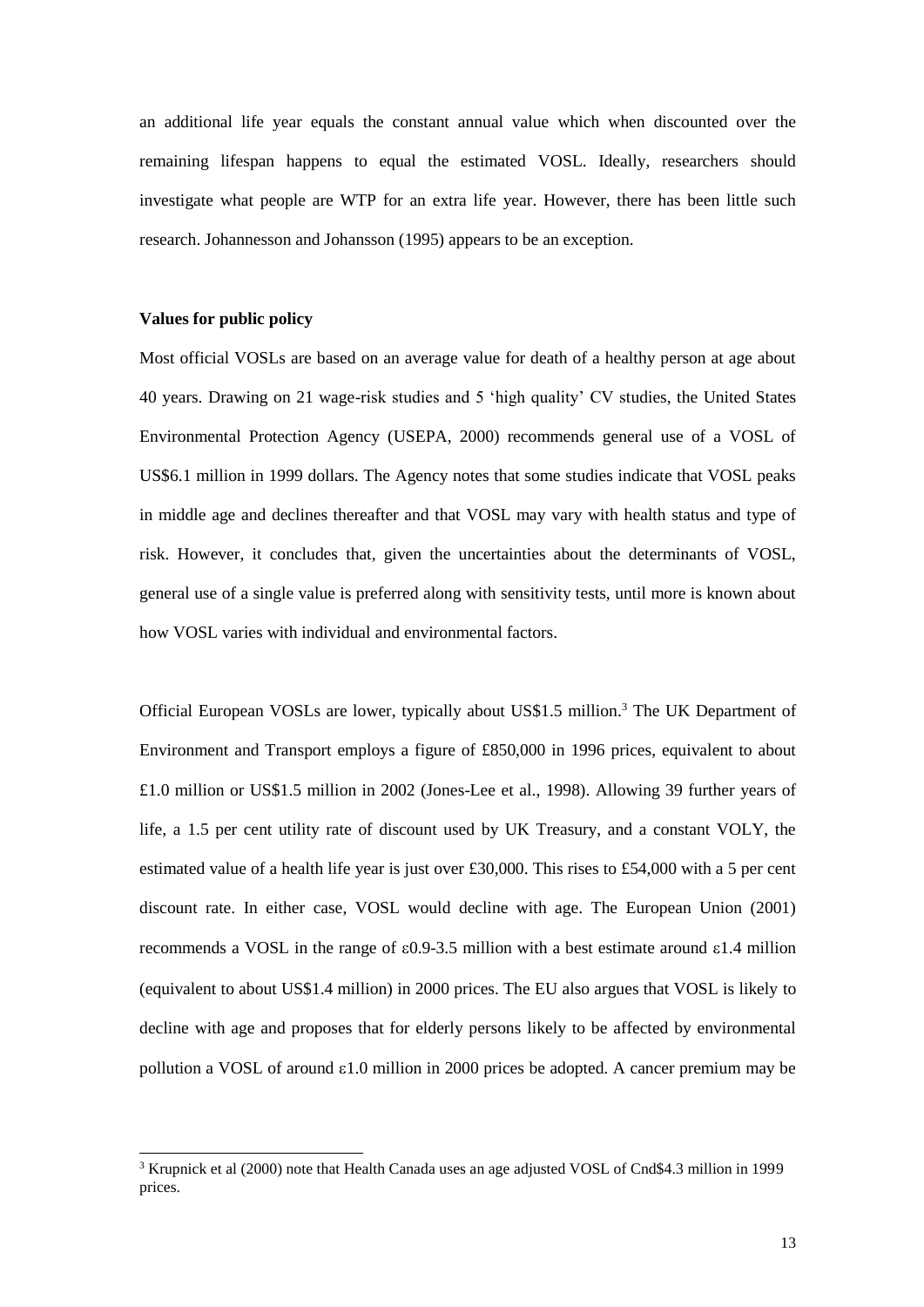added to allow for pain and suffering before death. On the other hand, the EU recommends that all members adopt a common VOSL irrespective of income differences.

There is no general VOSL in use in Australia. Here, road agencies have been the main users of VOSL estimates. For example, the NSW Roads and Traffic Authority (2002) recommends that in CBA studies a VOSL of A\$1.26 million be used for fatalities avoided. This figure includes two costs: \$862,000 for the estimated present value of loss of income and \$397,000 for noneconomic costs and loss of quality of life. This VOSL is applied to fatalities of all ages and to all future deaths, with no allowance for changes in earnings. To estimate the national cost of road crashes, the Commonwealth Bureau of Transport Economics (2000) adopted \$1,359,000 for loss of life. This included \$540,000 for loss of workplace labour, \$500,000 for loss of home and community labour, and \$319,000 for loss of quality of life. This is an ex-post cost of illness value rather than a WTP value. The loss of quality of life was based on court damages in cases of extreme health impairment. It is not clear that this is relevant to a fatal accident.

In lieu of Australian research on VOSL, we draw on overseas studies and values. These studies indicate that most likely VOSL values are in the range of A\$3.3-6.6 million. The official USEPA VOSL is above \$A6.6 million, whereas European values at about A\$2.5 million are below the lower end of this study range. Taking a conservative view of estimated VOSLs, and given the broad similarity between European and Australian incomes, it appears that, for policy purposes in Australia, a VOSL of about A\$2.5 million for a healthy prime-age individual would be an appropriate (conservative) value*.*

Turning to age related VOSLs and VOLYs, the choices are unattractive, the arguments are inconclusive, and there are few data to draw on. If VOLY is constant, VOSL declines significantly with age. On the other hand, if VOSL is constant with age, VOLY rises with age. The latter proposition implies that an increase in a given number of years is more valuable to an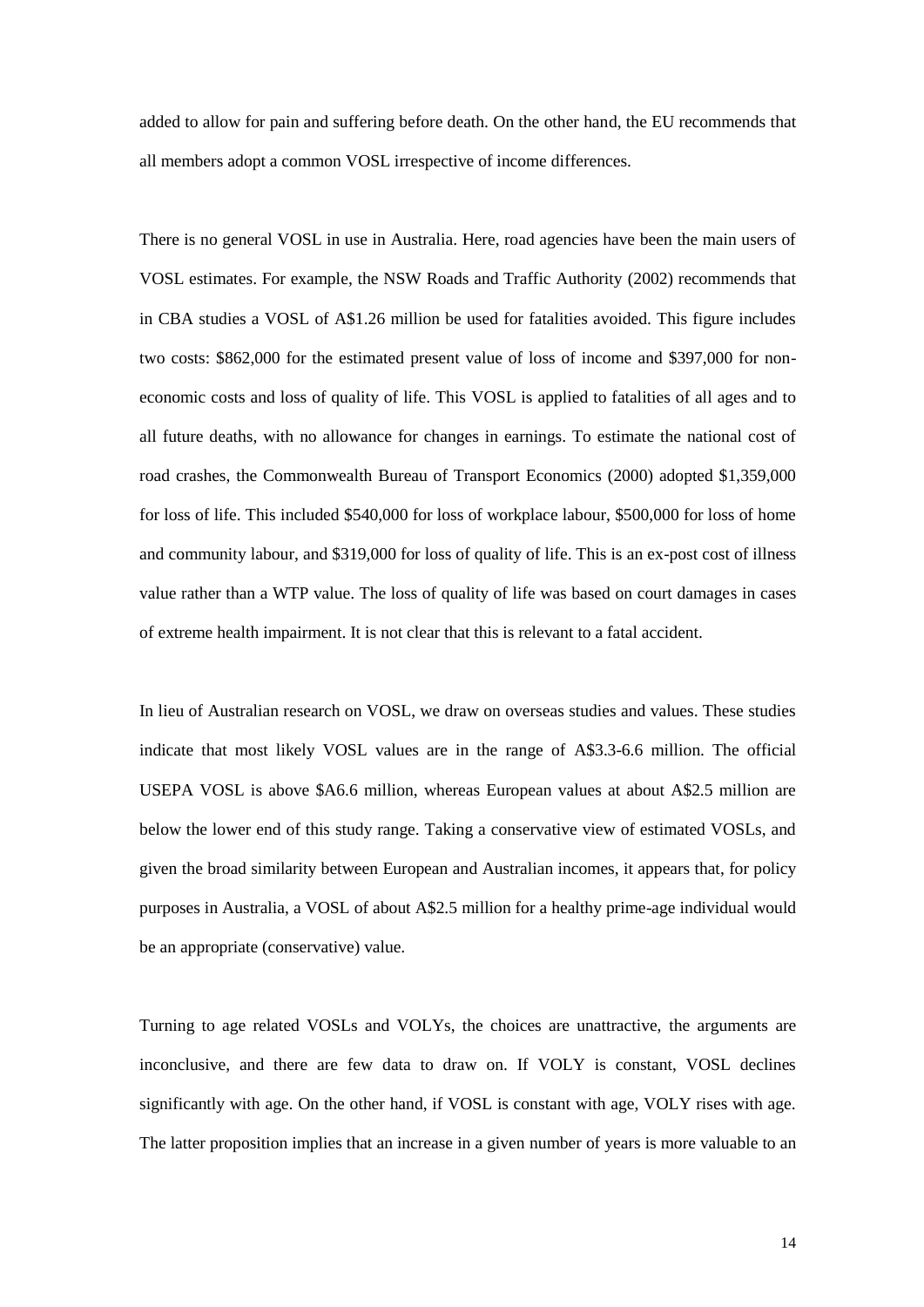old person than to a young one. Likewise a given improvement in health status would be more valuable to the older person.

On balance, a constant VOLY seems more attractive than a constant VOSL.<sup>4</sup> This implies that, other things such as health status being equal, saving more life years is better than saving fewer years. It also means that the value of an improvement in health status is the same at all ages. Cropper et al. (1994) found that people generally favour safety programs that save the lives of young people and it seems likely that most people would favour programs that maximise life years rather than lives saved. This is also a practical approach because it allows a consistent valuation for health state improvements. Allowing 40 years of life lost and a utility or consumer discount rate of 3 per cent, a VOSL of \$2.5 million implies a VOLY of \$108,000.

Consistent with this approach, age-specific VOSLs would equal the present value of future VOLYs of \$108,000 discounted by an appropriate discount rate, say 3 per cent per annum. For example, with a VOLY of \$108,000, at age 60 and a life expectancy of say 20 years, VOSL would fall to \$1.6 million. As life expectancy falls to 10 years, VOSL would fall to \$927,000. This approach appears consistent with broadly held value systems, but more research on these issues is needed.

Some analysts propose that a higher value should be attached to avoiding painful death. Alternatively, the analyst may account for this pain and suffering separately (in addition to the cost of premature mortality) by drawing on values for impaired health states shown below. This latter approach is more transparent and explicit.

l

<sup>&</sup>lt;sup>4</sup> Of course, permutations other than a constant VOLY or VOSL could be considered.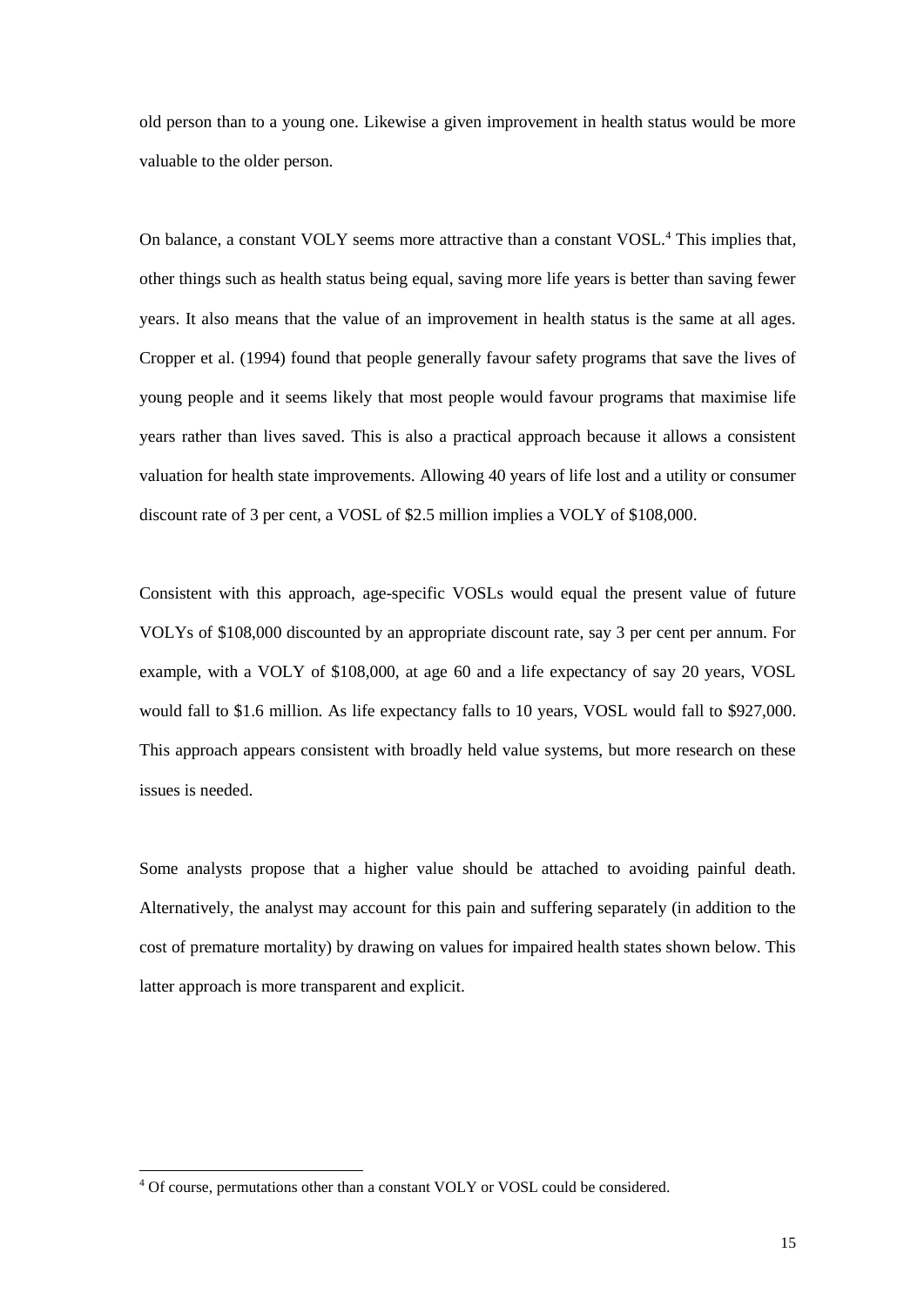## *IV Values for Health States*

Estimates of health state values draw mainly on three valuation methods: (i) consumer behaviour studies, (ii) stated preference surveys of WTP to avoid morbidity, and (iii) QoL indices in conjunction with an estimated WTP value for a healthy life year.

Consumer behaviour studies derive values from household expenditures to avert particular morbidities. In principle, the observed expenditure shows the minimum value that a household places on avoiding the morbidity. For example, Gerkin and Stanley (1986) and Chestnut et al (1988), infer the value the morbidity effects of air pollution from the estimated costs of averting behaviour. Harrington et al (1989) estimate the value of avoiding giardiasis due to water contamination by estimating the value of averting and mitigating expenditures from purchasing bottled water and otherwise avoiding use of contaminated water, as well as from lost work time. Two problems deserve note. One is the valuation of household time. The other is the joint nature of some products. For example, bottled water may be a preferred quality product as well as a safer one. Thus not all expenditure is designed to avoid the morbidity.

CV studies are the main source of WTP values derived from stated preference surveys. In CV studies, subjects are typically asked what they would be WTP for relief from an acute morbidity such as earache or asthma, often for relief from an additional day of the morbidity (see for example, Loehman et al., 1979, Harrison et al., 1992). It is important that what is being measured is clear, with regard to the amount and timing of relief and to averting behaviour. In particular, is WTP for relief before or after averting behaviour? If someone is asked what she would be WTP for relief from a headache for a day, she may estimate the value of the relief as \$50. On the other hand, she could view a headache as a more minor problem because she can be rid of the symptom with a few pain killing pills.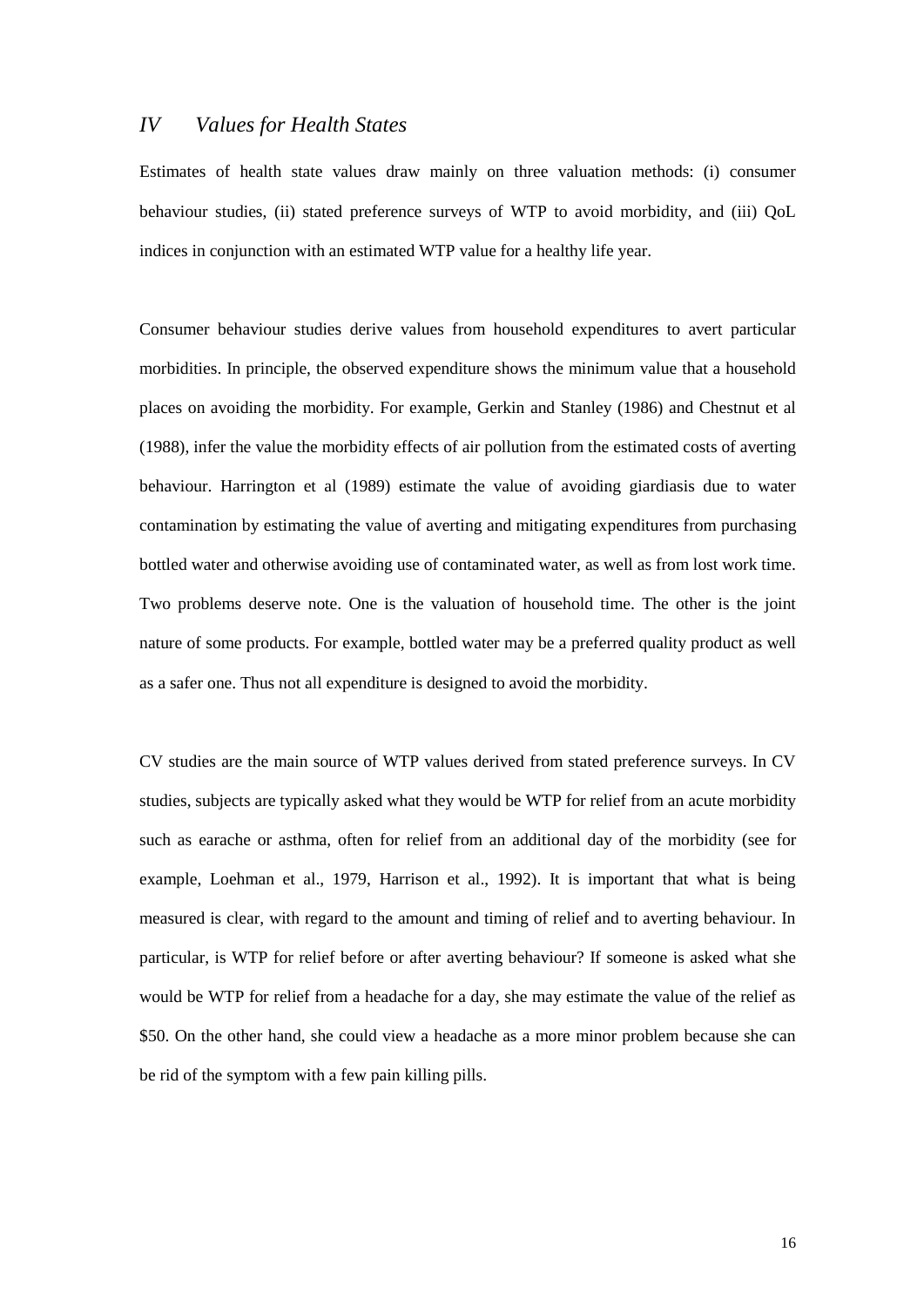QoL indices are usually derived from surveys in which subjects are asked to evaluate health states in utility rather than dollar values.<sup>5</sup> A simple method is the rating scale. Typically respondents are presented with a scale running from 100 for perfect health to 0 for states equivalent to death and asked to indicate where other health states would rank. More complex methods involve gamble, time and person trade-offs (see Mathers et al., 1999, p.10). For example, in a time trade-off, the QoL is the ratio of healthy years to less healthy years between which the individual is indifferent. Subjects are asked to choose between an impaired health state for a specified period (say 10 years) and a shorter life in full health. The length of life in full health is varied until the respondent is indifferent between the two. If the life in full health is say 4 years, on a scale of 0 to 1 the QoL index of the impaired state is 0.4 (because 10 less healthy years  $\times$  0.4 = 4 healthy years). The annual value of life in this impaired health state is the product of the estimated QoL and VOLY.

#### **Possible average health state values for Australia**

l

We draw on two sources to develop health state values. One is Tolley at al. (1994), who drew on several CV and QoL-based studies to estimate daily values for a range of acute health states and annual values for chronic states in the United States, in both cases in 1991 US dollars. The estimated values are based on a VOLY of US\$120,000.<sup>6</sup> To convert the estimated 1991 US values to 2002 Australian values, we multiply them by the ratio of our proposed Australian VOLY in 2002 to the US VOLY adopted by Tolley et al, which is 108/120, subject to rounding as footnoted in Table 4. *This procedure implicitly retains the same QoL values* (table footnotes explain the derivation). Because our proposed VOLY is 10 per cent less than the Tolley et al. VOLY in absolute numbers, the A\$ values for health states for Australia in 2002 are 10 per cent *lower* than the US\$ values for the US in 1991. If, instead, we estimate the 2002 A\$ values by

<sup>5</sup> Some QoL indices are based on expert opinions rather than on individual valuations. Other indices, for example the Monash Assessment of Quality of Life Instrument), are based on valuing and weighting the components of well-being, such as illness, independent living, social relationships, physical senses and psychological well-being (Hawthorne et al., 2000).

<sup>&</sup>lt;sup>6</sup> The VOLY was derived from a VOSL of \$2.0 million, 39 years of life expectancy and a discount rate of 6 per cent.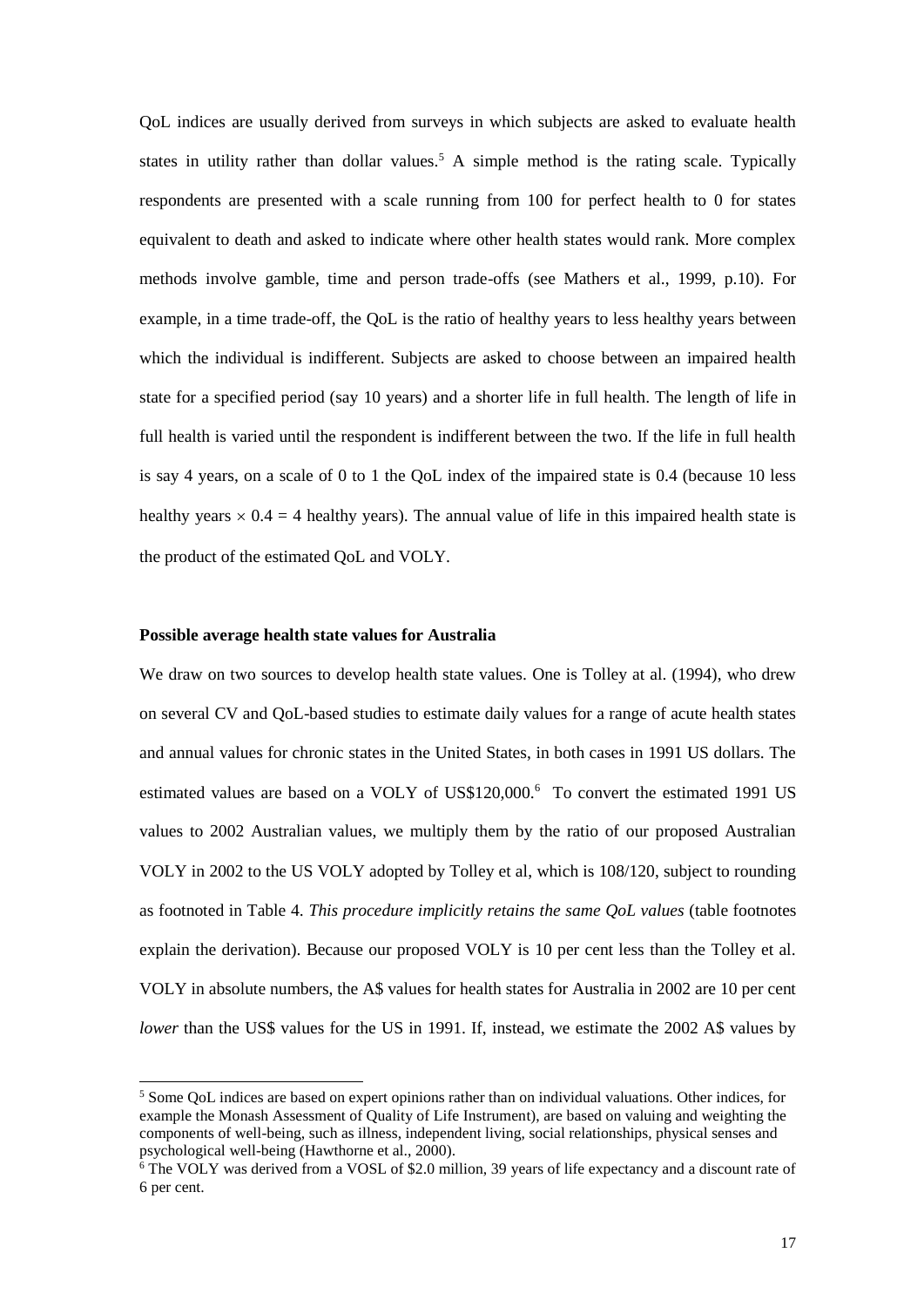allowing for differences in the exchange rate, inflation since 1991, and differences between US and Australian per capita income, we would *increase* the Tolley et al numbers by about 33 per cent rather than reduce them by 10 per cent. Thus the value estimates in Table 4 conservative.

Our second source of health state values is Mathers et al. (1999), which estimated disability weights for 720 disease/injury conditions for Australia. They defined disability as a departure from health in any important domain including mobility, self-care, pain and discomfort, anxiety and depression, and cognitive impairment. The estimated disability weights, which range from 0 for no disability to 1 for states equivalent to death, are mirror images of QoL indices. Mathers et al. derived their weights from the *Global Burden of Disease* study by Murray and Lopez (1996), a major Dutch study of weights for 53 diseases including estimates for 175 disease stages, sequelae and severity levels (Southard et al. 1997), and their own study of health status indices. Clinical views of health status were the primary source in each case. Mathers et al claim that the expert views were close to those that would be obtained from the public.

To estimate dollar values for chronic health states, we multiply the QoL indices implied by the Mather et al study ( $QoL = 1$  – the disability weight) by our proposed VOLY of \$108,000. To estimate daily values for acute health states, we multiply the implied QoL values by the estimated value of a healthy day in Australia in 2002, which is \$296 (\$108,000/365).

Table 4 shows the QoL indices implied by our two main sources and our estimated (rounded) values of health states. Table footnotes explain the derivations. The QoL values for acute morbidities are *annual* equivalents (i.e. the quality of a health state if experienced over a full year). Given the derivation of the estimated health state values in Table 4, the values may be viewed as mean amounts per day or year that individuals are WTP to avoid acute and chronic conditions respectively. For policy purposes we may wish to distinguish between the average and marginal values of health states. Tolley et al (1994) suggest that the marginal value may be greater than the average value, but more research on the relationship is required.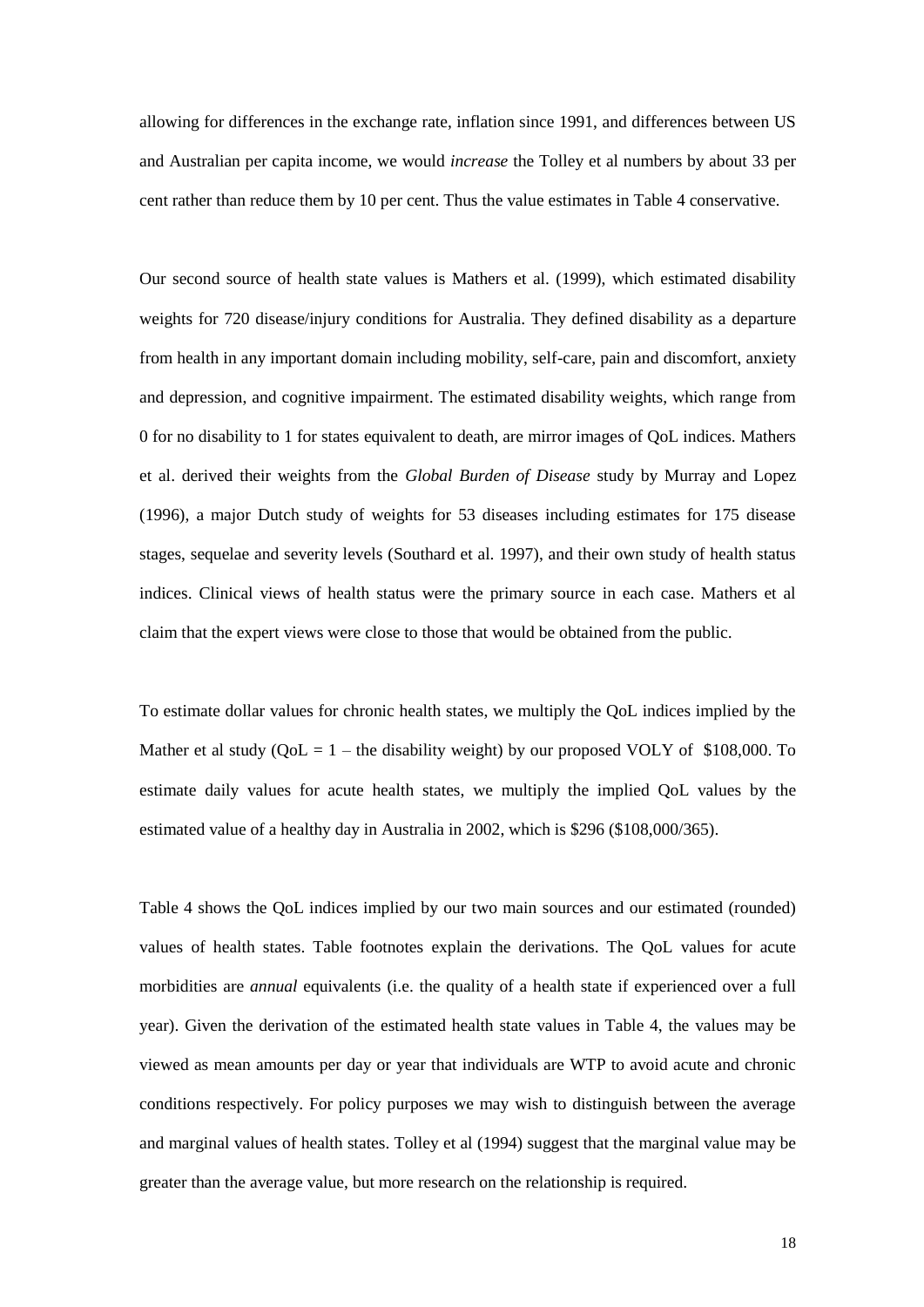| Estimated medium values for acute and chronic health states<br>Table 4 |         |                                                        |             |                                                        |  |  |
|------------------------------------------------------------------------|---------|--------------------------------------------------------|-------------|--------------------------------------------------------|--|--|
| Health state                                                           |         | QoL index implied by                                   |             | Estimated value derived from                           |  |  |
|                                                                        |         | Tolley et al. <sup>a</sup> Mathers et al. <sup>b</sup> |             | Tolley et al. <sup>c</sup> Mathers et al. <sup>d</sup> |  |  |
| <b>Acute morbidity</b>                                                 |         |                                                        | \$/day      | \$/day                                                 |  |  |
| Headache                                                               | 0.80    |                                                        | 60          |                                                        |  |  |
| Earache                                                                | 0.83    |                                                        | 50          |                                                        |  |  |
| Eye irritation                                                         | 0.83    |                                                        | 50          |                                                        |  |  |
| Sinus                                                                  | 0.86    | 0.94                                                   | 40          | 18                                                     |  |  |
| Throat                                                                 | 0.89    |                                                        | 32          |                                                        |  |  |
| Influenza episode                                                      |         | 0.95                                                   |             | 15                                                     |  |  |
| Acute bronchitis episode                                               |         | 0.87                                                   |             | 40                                                     |  |  |
| Asthma                                                                 | 0.86    | $0.97 - 0.77$                                          | 40          | 10-70                                                  |  |  |
| Mild food poisoning                                                    | 0.76    | 0.91                                                   | 70          | 25                                                     |  |  |
| Severe food poisoning                                                  | 0.60    | 0.58                                                   | 120         | 125                                                    |  |  |
| Severe rash                                                            | 0.76    |                                                        | 70          |                                                        |  |  |
| Measles episode                                                        |         | 0.85                                                   |             | 45                                                     |  |  |
| <b>Chronic morbidity</b>                                               |         |                                                        | \$'000/year | \$'000/year                                            |  |  |
| Broken lower leg                                                       | 0.95    | 0.73                                                   | 5           | 30                                                     |  |  |
| Broken upper leg                                                       |         | $0.33 - 0.73$                                          |             | $30 - 40$                                              |  |  |
| Arm fracture                                                           |         | 0.82                                                   |             | 20                                                     |  |  |
| Head injury                                                            |         | $0.57 - 0.65$                                          |             | 38-46                                                  |  |  |
| General tiredness/weakness                                             | 0.87    |                                                        | 14          |                                                        |  |  |
| Medium angina                                                          | 0.88    | 0.82                                                   | 13          | 19                                                     |  |  |
| Severe angina                                                          | 0.70    | 0.60                                                   | 32          | 43                                                     |  |  |
| <b>Bronchitis</b>                                                      | 0.75    | $0.83 - 0.47$                                          | 27          | 18-60                                                  |  |  |
| <b>Blindness</b>                                                       | 0.63    | 0.57                                                   | 40          | 45                                                     |  |  |
| Renal dialysis                                                         | 0.49    |                                                        | 55          |                                                        |  |  |
| Emphysema                                                              | 0.58    |                                                        | 45          |                                                        |  |  |
| Lung cancer                                                            | 0.30    |                                                        | 75          |                                                        |  |  |
| Primary therapy, operable                                              |         | 0.56                                                   |             | 50                                                     |  |  |
| Non-operable                                                           |         | $0.24 - 0.07$                                          |             | 80-100                                                 |  |  |
| Breast cancer (non-invasive)                                           |         | 0.76                                                   |             | 25                                                     |  |  |
| Breast cancer (disseminated)                                           |         | 0.21                                                   |             | 85                                                     |  |  |
| Partial paraplegia                                                     | 0.49    |                                                        | 55          |                                                        |  |  |
| Complete paraplegia                                                    | 0.30    |                                                        | 75          |                                                        |  |  |
| Injured spinal cord                                                    |         | 0.28                                                   |             | $80\,$                                                 |  |  |
| Quadriplegia                                                           | $-0.11$ |                                                        | 120         |                                                        |  |  |
| Severe brain damage                                                    | $-0.16$ |                                                        | 125         |                                                        |  |  |
| Stroke (mild permanent impairments)                                    |         | 0.74                                                   |             | 30                                                     |  |  |
| Symptomatic HIV                                                        |         | 0.69                                                   |             | 65                                                     |  |  |
| <b>AIDS</b>                                                            |         | 0.44                                                   |             | 35                                                     |  |  |
| Heroin dependence                                                      |         | 0.73                                                   |             | 30                                                     |  |  |
| Manifest alcoholism                                                    |         | 0.45                                                   |             | 60                                                     |  |  |
| Moderate dementia                                                      |         | 0.37                                                   |             | $70\,$                                                 |  |  |

(a) Estimated from data in Tolley et al. (1994), using medium health state values. An estimated acute  $QoL = 1 - (the$ estimated cost of the morbidity  $\times$  365/108,000). A chronic QoL = 1 - (the estimated cost of the morbidity / 108,000). (b) Estimated as one minus the disability weight for the relevant health state in Mathers et al. (1999, Annex Table B). (c) Equal to the medium value in Tolley et al. (1994, Table 15.2) times 0.90, rounded to nearest 5 if 40 or more.

(d) The estimated QALY times \$296 for acute morbidities and times \$108,000 for chronic morbidities, rounded to nearest 5 if the resulting number is 25 or more.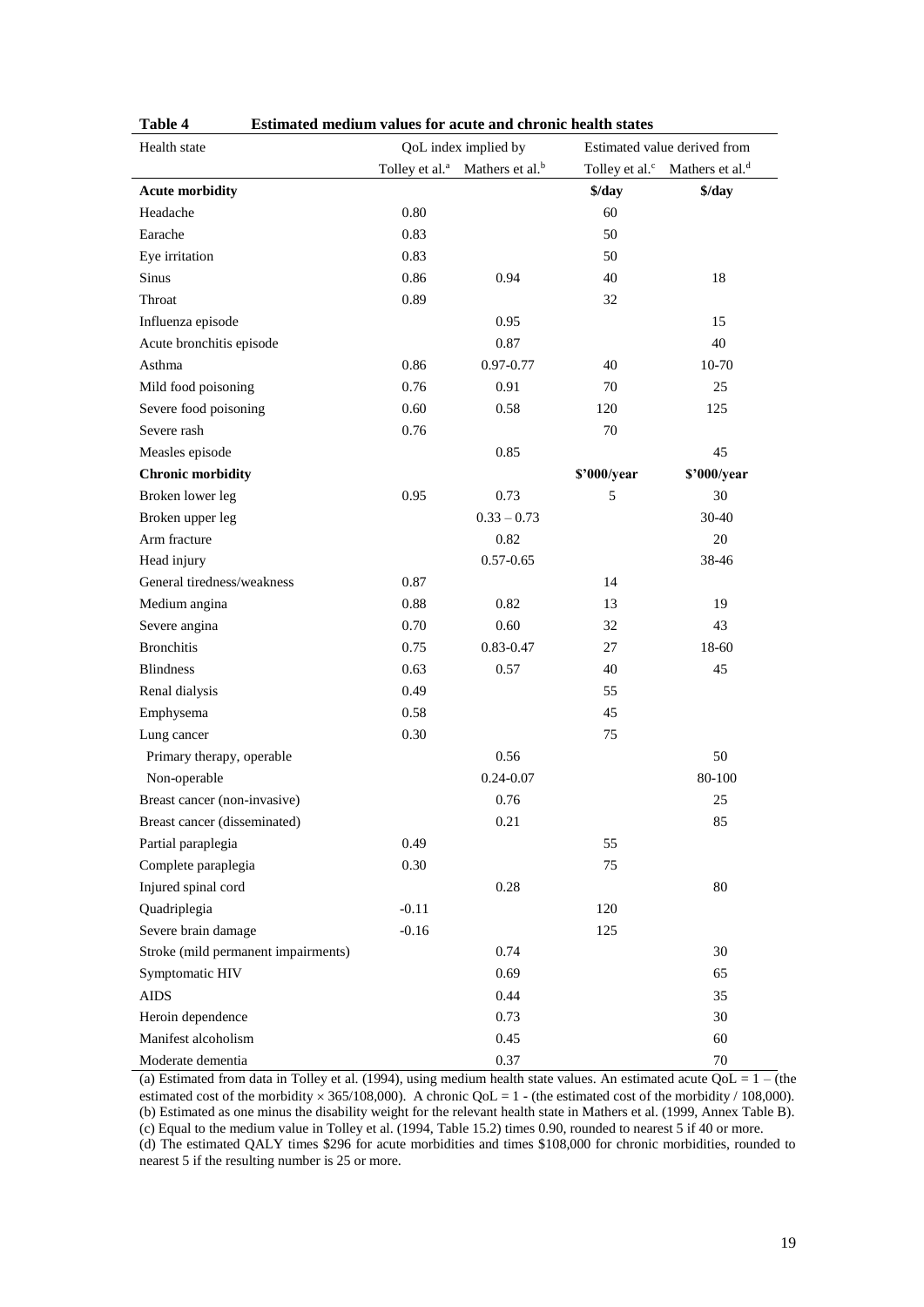After allowing for the differences in the VOLY, the health state values derived from the US and Australian sources are similar, implying similar QoL values. The quoted Australian values sometimes have a wider range. This reflects mainly the greater detail in the Mathers et al. study. However, for ease of exposition, I cite the medium values in the Tolley et al. (1994) study rather than the range of values reported in that study.<sup>7</sup>

The estimated values for the selected acute morbidities shown in Table 4 range from \$10 per day for mild asthma up to \$125 for severe food poisoning. Typical values for relief from acute morbidities such as earache, throat discomfort, eye irritation, and moderate asthma, are around \$30 - \$50 per day.

The estimated values for the chronic morbidities range from around \$20,000 for a year of relief from mild bronchitis or medium angina up to \$120,000 plus for a year of relief from quadriplegia or severe brain damage. Again, there are many health states in the middle of this range, valued at \$60,000 to \$80,000 a year, including symptomatic HIV, manifest alcoholism, moderate dementia, severe bronchitis, several forms of cancer, and an injured spinal cord. It may be noted that a morbidity cost in excess of \$108,000 implies that a health state is worse than death. Premature death may be better than quadriplegia (for some people). In this situation, the cost-benefit policy implication is euthanasia.

## *V Conclusions*

l

Many studies of the value of a statistical life have now been carried out, mainly using wage-risk or CV approaches, though apparently only one substantive study for Australia. The average VOSL to emerge from these studies is in the order of A\$3.5 to A\$4.0 million. However, some recent reviews suggest that these results might be on the high side. Moreover, the relationship between VOSL and age and the value of a life year are not well established. VOLY is usually

<sup>7</sup> I have also adopted the imprecise term 'medium' in preference to the more precise but misleading terms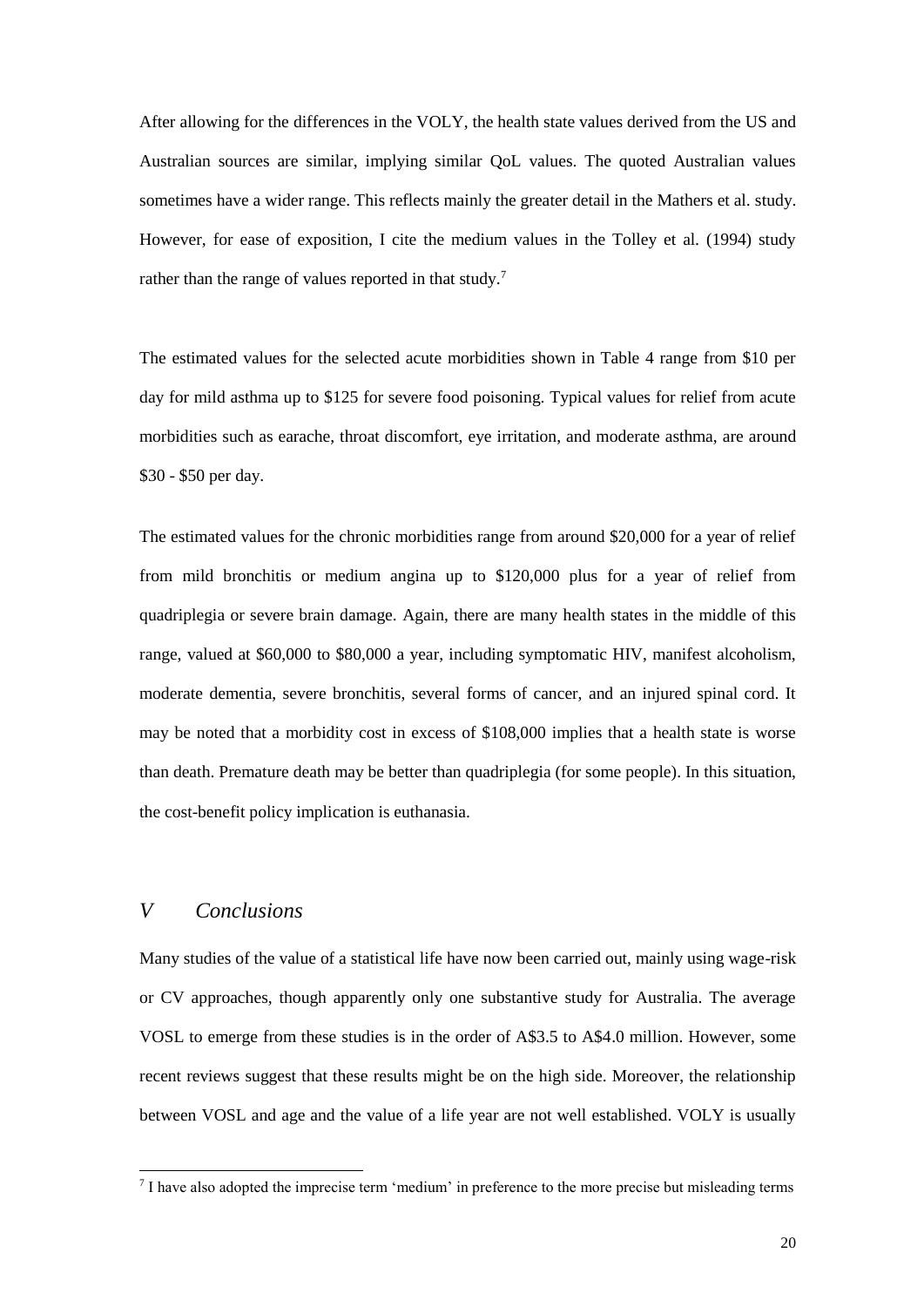taken to be constant annual sum which, taken over a remaining life span, has a discounted value equal to the estimated VOSL. Although this assumption lacks strong theoretical or empirical support, it provides a plausible and consistent basis for valuing both life years and health states.

Drawing on our review of research into VOSL and VOLY *and* international guidelines for life and health values, this paper proposes that, in 2002 prices, public agencies in Australia adopt:

- a VOSL of \$2.5 million for avoiding an immediate death of a healthy individual in middle age (about 40);
- a constant VOLY of \$108,000 which is independent of age;
- age-specific VOSLs equal to the present value of future VOLYs of \$108,000 discounted by 3 per cent per annum.

The paper also reviews WTP values for health states and indicates possible values for 12 acute conditions and 26 chronic conditions, drawing on both WTP values and QoL indices together with an estimated value of a full health year. Typically acute conditions such as asthma, earache or eye irritation, are valued at about \$40-\$50 per day. The cost of chronic conditions ranges from \$20,000-\$30,000 per annum for mild bronchitis and broken arms up to \$100,000 plus per annum for various forms of paralysis and brain damage. These proposed values are consistent with economic theory, international research and international practice.

As we saw at the outset, many policies in the industrial, environmental and transport sectors, as well as in the health sector itself, are designed to improve health. The value of the policy equals the change in health due to the policy  $\times$  the value per unit of health. Estimates of these health values are basic to efficient resource allocation. These values are also at the heart of the current debate about the appropriate level of compensation for third party damages in workplace accidents, motor vehicle accidents and public liability cases. As shown in Abelson (2002), court

l

<sup>&#</sup>x27;median' or 'mean'.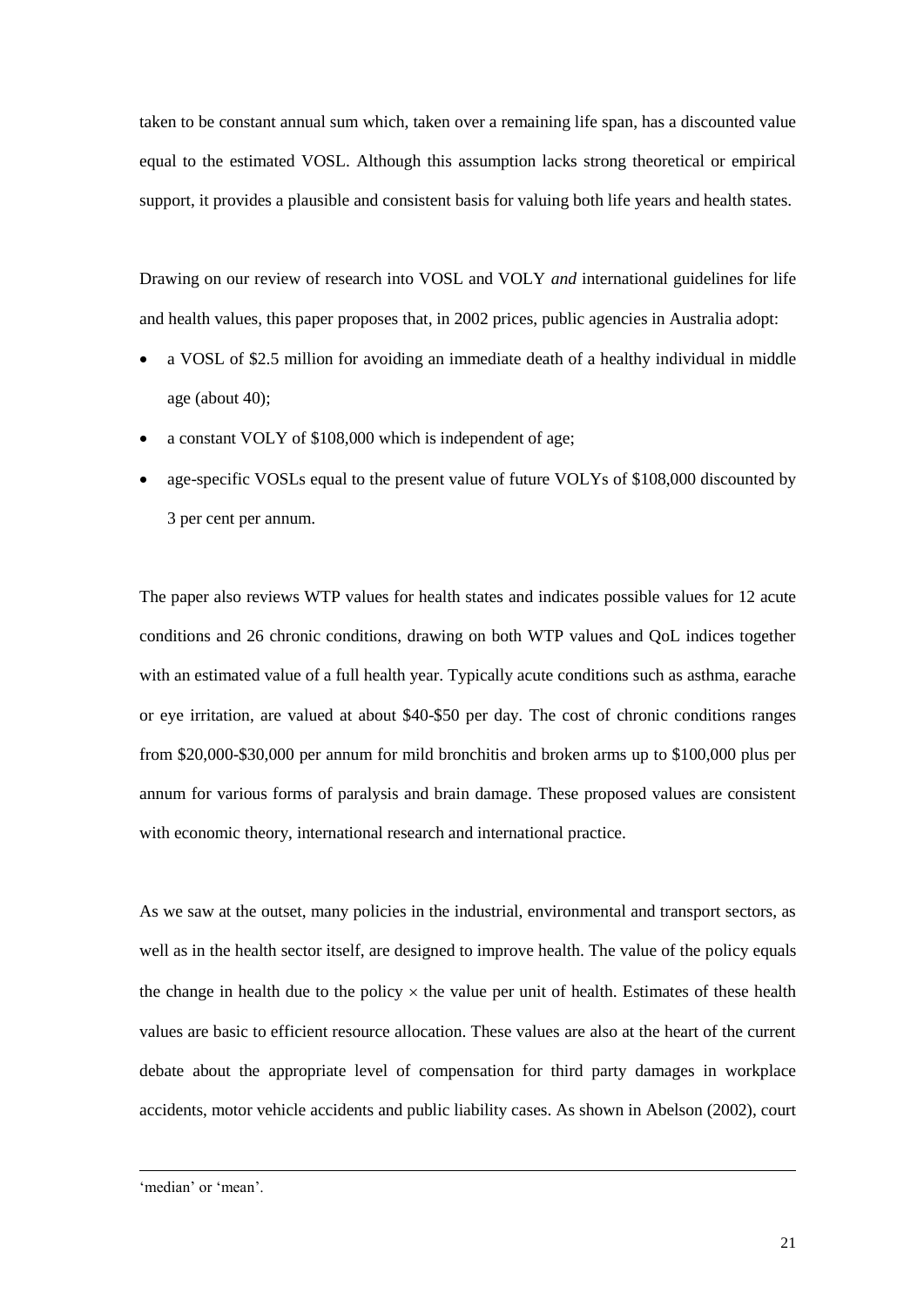awards for damages are consistent with the health values estimated in this paper, whereas political moves to cap these awards are inconsistent with our findings in this paper.

Needless to say, the suggested values of VOSL, VOLY and health states in this paper imply important value judgements (as would any proposed values) for public policy, have unclear implications for people of different ages, and have unknown budget implications. These issues and others, such as the relationship between VOSL and types of risk, require further research, debate and analysis.

## **References**

Abelson, P. (2002), 'The Value of Life and Health for Public Policy',  $31<sup>st</sup>$  Conference of the Economic Society of Australia', Adelaide.

Blomquist, G., Miller, T. and Levy, D. (1996), 'Values of risk reduction implied by motorist use of protection equipment: new evidence from different populations', *Journal of Transport Economics and Policy*, **29**, 55-66.

Boardman A., Greenberg D., Vining A. and Weimer, D. (2001), *Cost-Benefit Analysis, Concepts and Practice*, Prentice Hall, New York.

Carter, R. and Harris, A. (1998), 'Evaluation of health services' in Mooney, G and Scotton, R, (eds), *Economics and Australian Health Policy*, Allen and Unwin, Sydney, 154-71.

Chestnut, L.G. et al. (1988), *Risk to heart disease patients from exposure to carbon monoxide: assessment and evaluation*, draft report for USEPA, Washington, D.C.

Commonwealth Bureau of Transport Economics (2000), *Road Crash Costs in Australia*, Report No. 102, BTE, Canberra.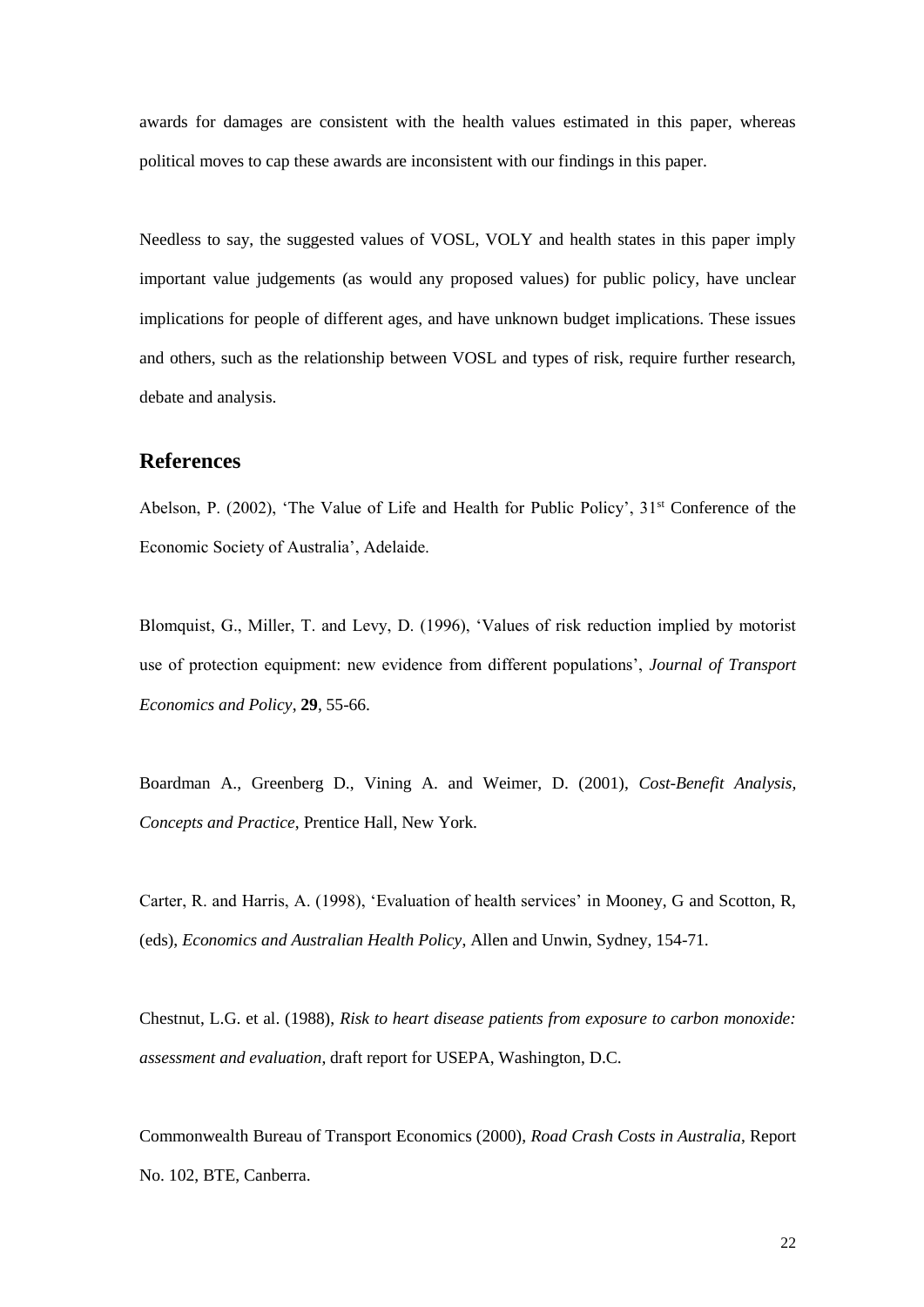Cropper, M. and Sussman, F. (1990), 'Valuing future risks to life', *Journal of Environmental Economics and Management*, **19**, 160-74.

Cropper, M., Aydede, S. and Portney, P. (1994), 'Preferences for life saving programs: how the public discounts time and age', *Journal of Risk and Uncertainty*, **8**, 243-265.

Day, B. (1999), *A meta-analysis of wage-risk estimates of the value of statistical life*, Centre for Social and Economic Research on the Global Environment, University College London, mimeo.

Desaigues, B. and Rabl, A. (1995), 'Reference values for human life: an econometric analysis of a contingent valuation survey in France', in Schwab Christe, N and Soguel, N (eds) *Contingent Valuation, Safety, and the Value of Life*, Kluwer Academic, Boston, 85-112.

Desvouges, W., Johnson, F. and Banzaf, H. (1988), *Environmental Policy Analysis with Limited Information: Principles and Application of the Transfer Method*, Edward Elgar, Cheltenham.

Dickie, M. and Gerking, S. (1991), 'Valuing reduced morbidity: a household production approach', *Southern Economic Journal*, **57**, 690-702.

Dorman, P. and Hagstrom, P. (1998), 'Wage compensation for dangerous work revisited', *Industrial and Labour Relations Review*, **52**, 116-35.

European Union (2001), *Recommended interim values for the sake of preventing a fatality in DG Environment cost benefit analysis*,

[http://europa.eu.int/comm/environment/enveco/others/recommended\\_interim\\_values.pdf](http://europa.eu.int/comm/environment/envecon/others/recommended_interim_values.pdf)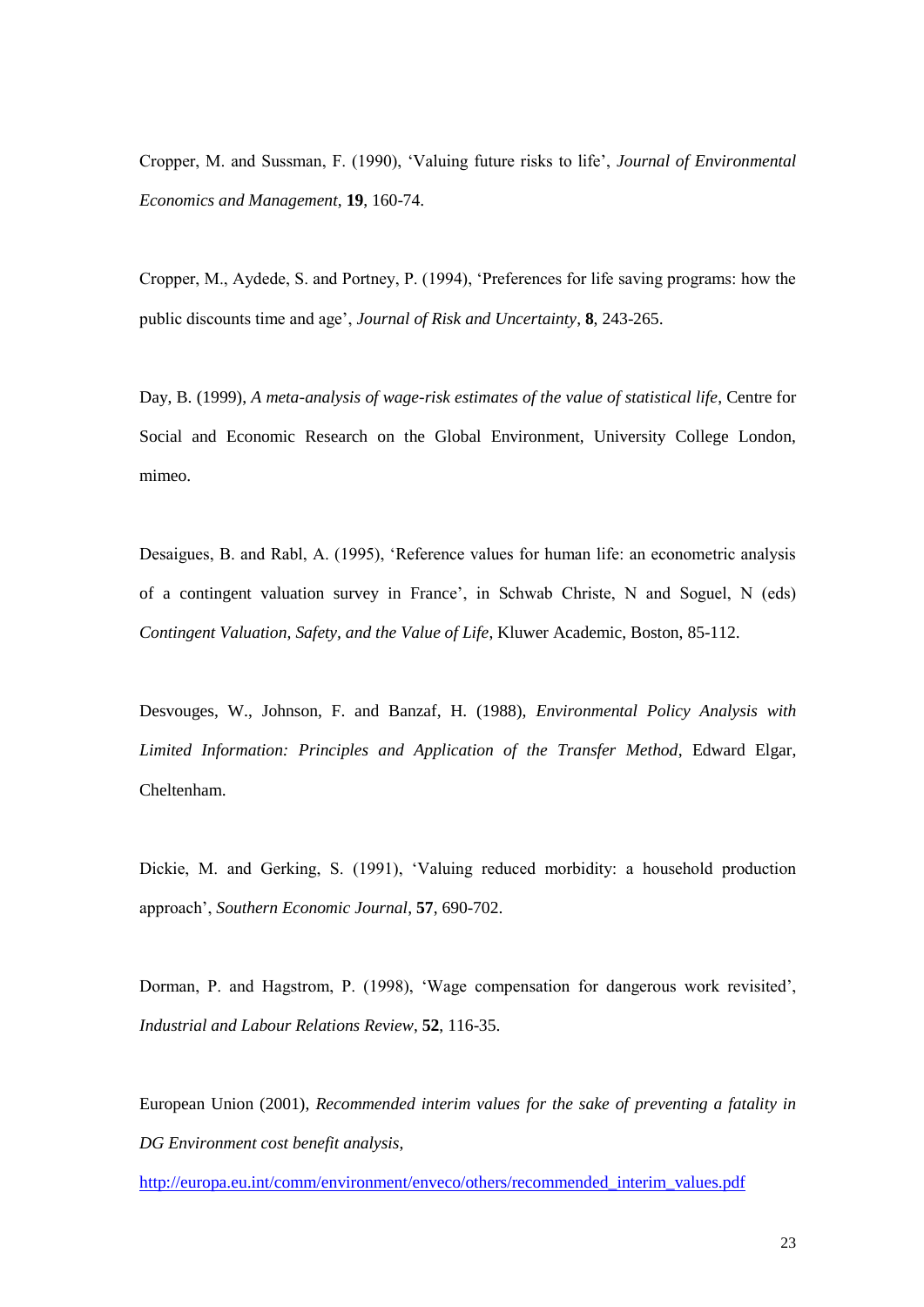Gerking, S., and Stanley, L. (1986), 'An Economic Analysis of Air Pollution and Health: the Case of St. Louis', *Review of Economics and Statistics*, **68**, 115-21.

Guria, J., Jones-Lee, M. and Loomes, G. (1999), *The Value of Statistical Life and Injuries: Willingness to Pay and Accept*, Land Transport Safety Authority, Wellington, NZ.

Hanemann, W.M. (1991), 'Willingness to pay and willingness to accept: how much can they differ?', *American Economic Review*, **81**, 635-47.

Harrington, W., Krupnick, A., and Spofford, Jr. W. (1989), 'The economics losses of a waterborne disease outbreak', *Journal of Urban Economics*, **22**, 101-112.

Harrison, D., Nichols, A., Evans, J. and Zona, J. (1992), *Valuation of Air Pollution Damages, National Economic Research Associates*, Cambridge, MA.

Hawthorne, G., Richardson, J., Day, N., Osborne, R., and McNeil, H. (2000), *Construction and Utility Scaling of Quality of Life (AQoL) Instrument*, Working Paper 101, Centre of Health Program Evaluation, Monash University.

Johannesson, M. and Johansson, P-O (1995), Quality of Life and the WTP for an increased life expectancy at an advanced age, *Working Papers in Economics and Finance, No. 85*, Stockholm School of Economics.

Johannesson, M., Johansson, P-O. and Lofgren, K. (1997), 'On the value of changes in life expectancy: blips versus parametric changes', *Journal of Risk and Uncertainty*, **15**, 221-39.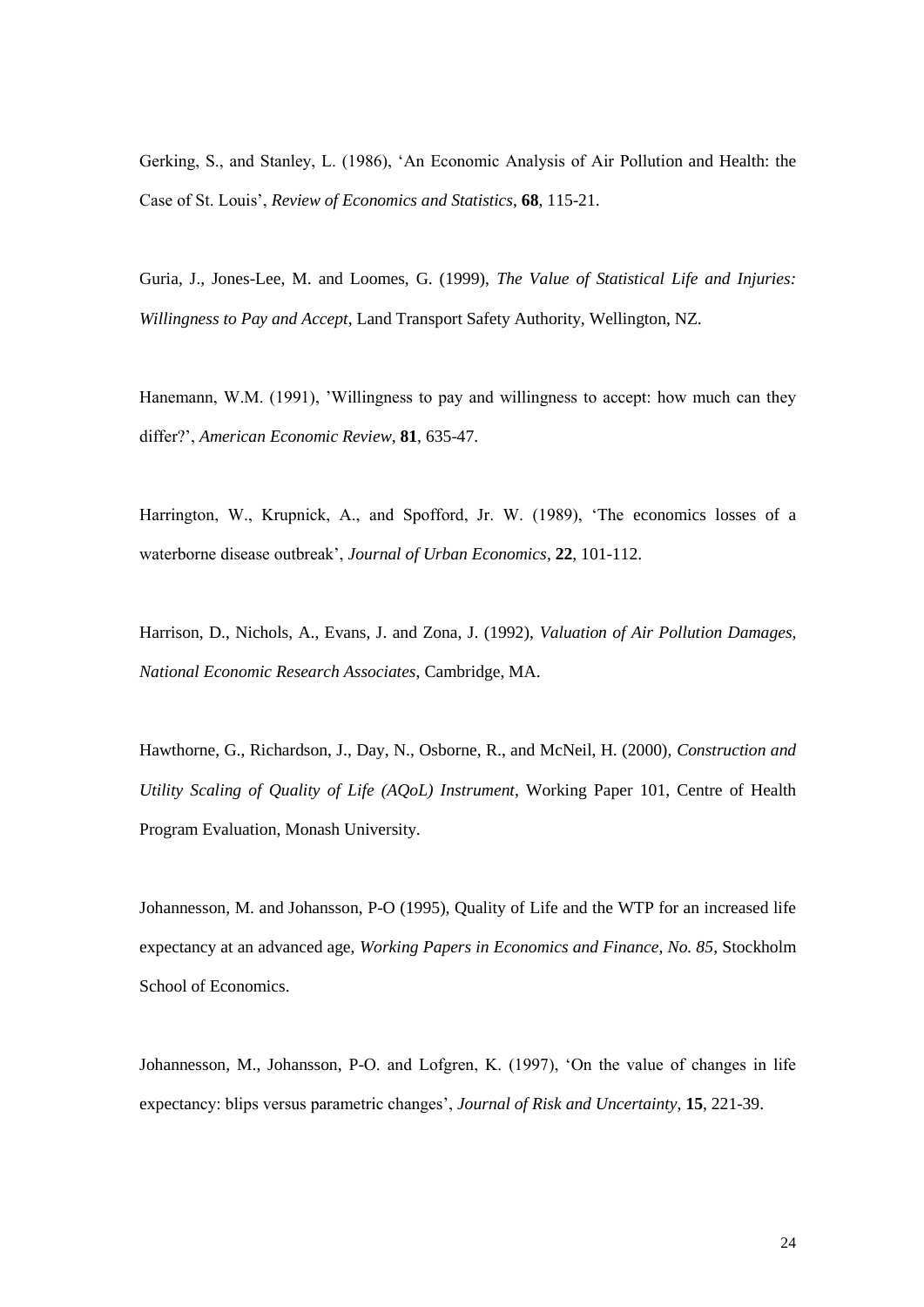Johansson, P-O. (2002a), 'The value of a statistical life: theoretical and empirical evidence', *Applied Health Economics and Policy*, **1**, 33-42.

Johansson, P-O, (2002b), *On the definition and age-dependency on the value of a statistical life (review and extension)*. Working paper 40, Economics and Finance, Stockholm School of Economics, http://swopec.hhs.se/hastef/

Jones-Lee, M. (1974), 'The value of changes in the probability of injury', *Journal of Political Economy*, **99**, 835-49.

Jones-Lee, M. (1991), *The Economics of Safety and Physical Risk*, Blackwell, Oxford.

Jones-Lee, M. (1992), 'Paternalistic altruism and the value of statistical life', *Economic Journal*, 102, 80-90.

Jones-Lee, M. (1994), 'Safety and the saving of life: the economics of safety and physical risk', in Layard, R and Glaister, S (eds), *Cost-Benefit Analysis*, Cambridge University Press. 290-318

Jones-Lee, M.W., Hammerton, M. and Phillips, P. (1985), 'The value of safety: results of a national sample survey', *Economic Journal*, **102**, 80-90.

Jones-Lee, M.W., Loomes, G., O'Reilly, D. and Phillips, P. (1993), T*he value of preventing non-fatal road injuries: findings of a willingness to pay national sample survey*, Working Paper WP/SRC/2, Transport Research Laboratory, Crowthorn.

Jones-Lee, M., Loomes, G., and Phillips, P. (1995), 'Valuing the prevention of non-fatal road injuries: contingent valuation vs standard gamble', *Oxford Economic Papers*, **47**, 675-95.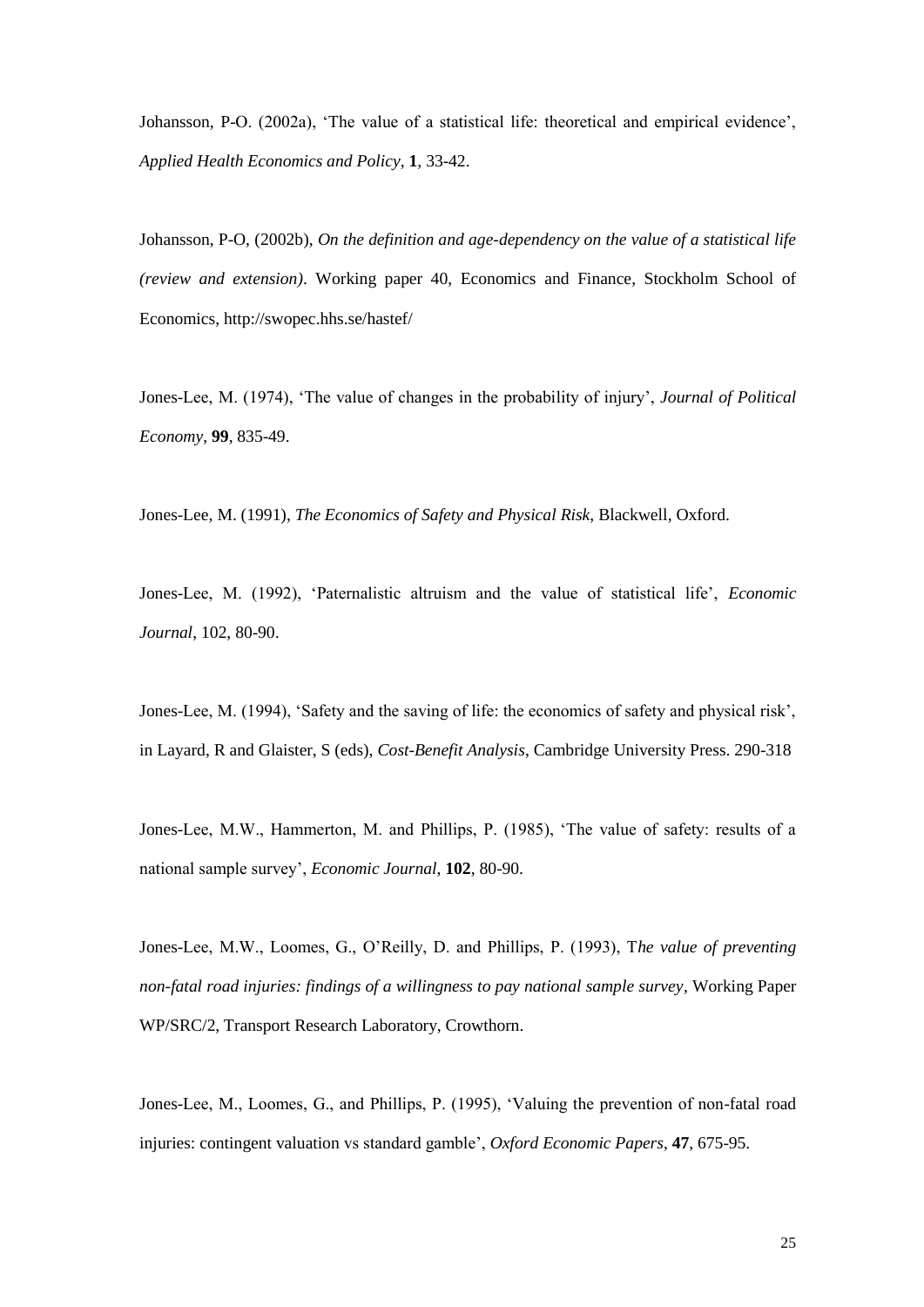Jones-Lee, M.W., Loomes, G., Jones, S., Rowlatt, P., Spackman M. and Jones, S. (1998), *Valuation of Deaths from Air Pollution*, NERA and CASPAR, report prepared for the Department of Environment, Transport and the Regions and the Department of Trade and Industry, London.

Kneisner, T.J., and Leith, J.D. (1991), 'Compensating wage differentials for fatal injury risk in Australia, Japan and the United States', *Journal of Risk and Uncertainty*, **4**, 75-90.

Krupnick, A., Alberini, A., Cropper, M., Simon, N., O'Brien, B., Goeree, R. and Heintzelman, M. (2000), *Age, Health and Willingness of Pay for Mortality Risk Reduction: A Contingent Valuation of Ontario Residents*, Discussion Paper 0-0-37, Resources for the Future, Washington DC.

Loehman, E., Berg, S., Arroyo, A., Hedinger, R., Schwartz, J., Shaw, M, Fahien, R., De, V., Fishe, R., Rio, D., Rossley, W. and Green, A. (1979), 'Distributional Analysis of Regional Benefits and Cost of Air Quality', *Journal of Environmental Economics and Management*, **6**, 223-43.

Mathers, C., Vos, T. and.Stevenson, C. (1999)*, The Burden of Disease and Injury in Australia, Australian Institute of Health and Welfare*, AIHW cat. No. PHE 17, Canberra.

Miller, T. (2000), 'Variations between countries in values of statistical life', *Journal of Transport Economics and Policy*, **34**, 169-88.

Mrozek, J. and Taylor, L. (2001), 'What determines the value of life? A meta-analysis', *Journal of Policy Analysis and Management*, forthcoming.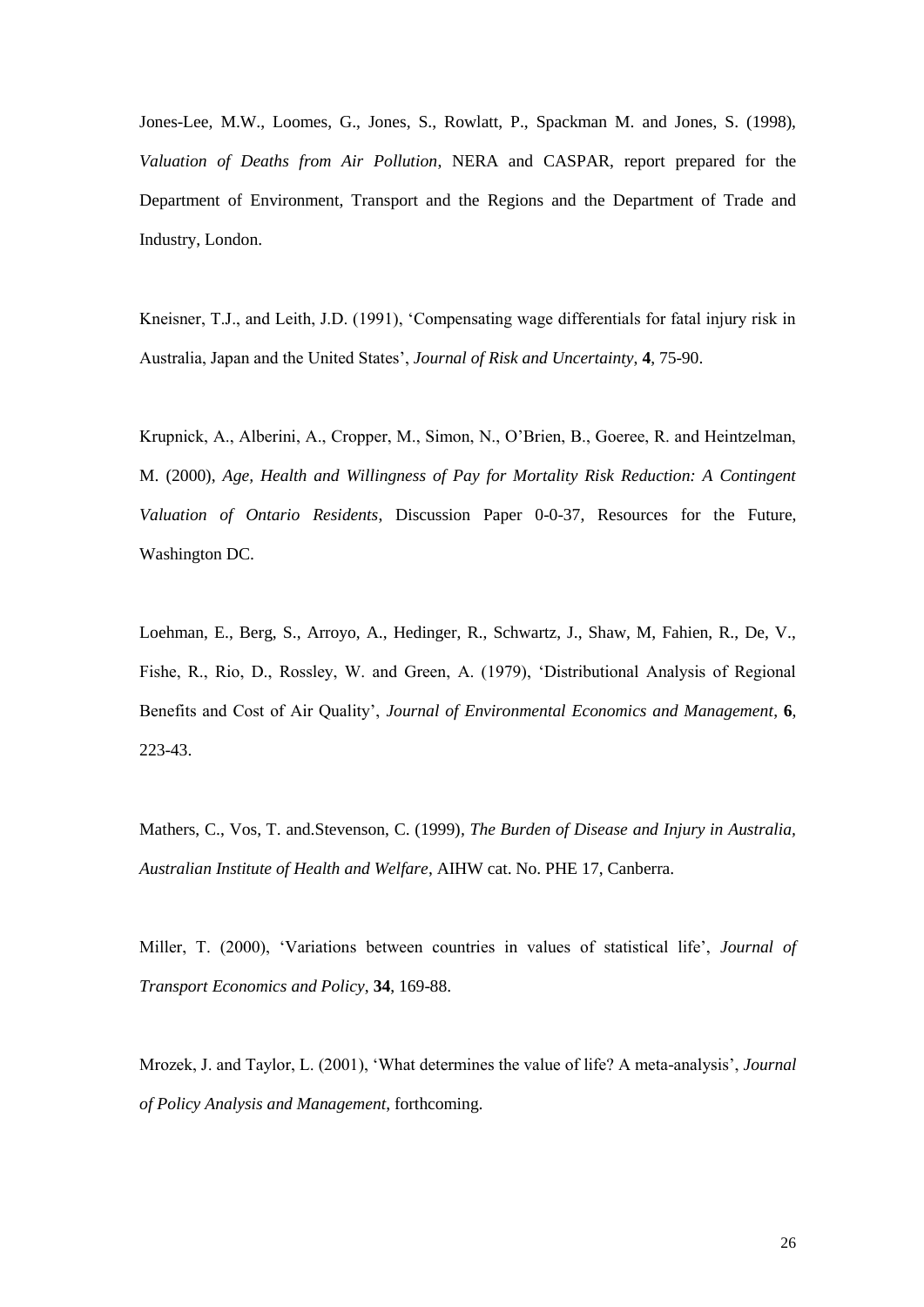Murray, C.J. and Lopez, A.D. (1996), *The Global Burden of Disease: a comprehensive assessment of mortality and disability from diseases, injuries and risk factors in 1990 and projected to 2020*, Harvard School of Public Health, Harvard.

NSW Roads and Traffic Authority (2002), *Economic Analysis Manual*, RTA, Sydney.

Pearce, D. (2000), 'Valuing Risks to Life and Health', paper prepared for the European Commission (DGXI) Workshop on Valuing Mortality and Valuing Morbidity, Brussels, November, revised December.

Rosen, S. (1988), 'The value of changes in life expectancy', *Journal of Risk and Uncertainty*, **1**, 285-304.

Schwab Christe, N., and Soguel, N. (1995), *The Pain of Victims and the Bereavement of their Relatives: A Contingent Valuation Experiment*, IDHEAP, University of Lausanne, Switzerland, mimeo.

Schwab Christe, N. and Soguel, N. (1995), (eds) *Contingent Valuation, Safety, and the Value of Life*, Kluwer Academic, Boston, 63-83.

Southard, M., Essink-Bot, M., Bonsel, G., Barendregt J., Kramer, P., van de Water, H., Gunning-Schepers, L. and van der Maas, P. (1997), *Disability weights for diseases in the Netherlands*, Department of Public Health, Rotterdam.

Tolley G, Kenkel, D. and Fabian, R. (1994), 'State of the Art Health Values', in Tolley, G Kenkel, D and Fabian, R (eds), *Valuing Health for Public Policy, An Economic Approach*, University of Chicago Press, Chicago, 323-344.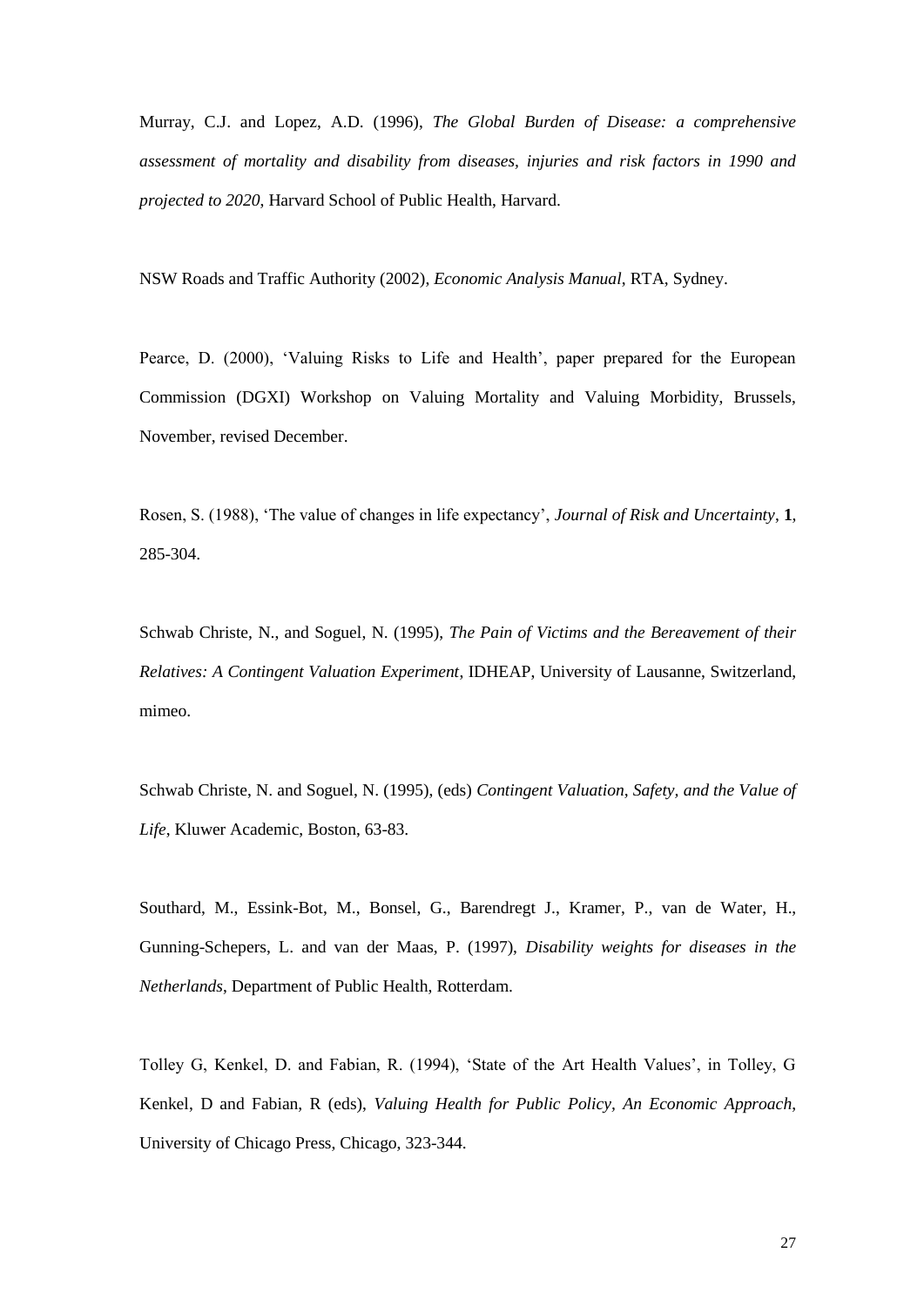United States Environmental Protection Agency (1997), *Review of the Clean Air Act*, USEPA, Washington D.C.

United States Environmental Protection Agency (2000), *Guidelines for Preparing Economic Analyses*, USEPA, Washington D.C.

Van den Burgh, J., Button, K., Nijkamp, P. and Pepping, G. (1997), *Meta-analysis in Environmental Economics*, Kluwer, Dordrecht.

Viscusi, W.K. (1993), 'The value of risks to life and health', *Journal of Economic Literature*, **XXXI**, 1912-1946.